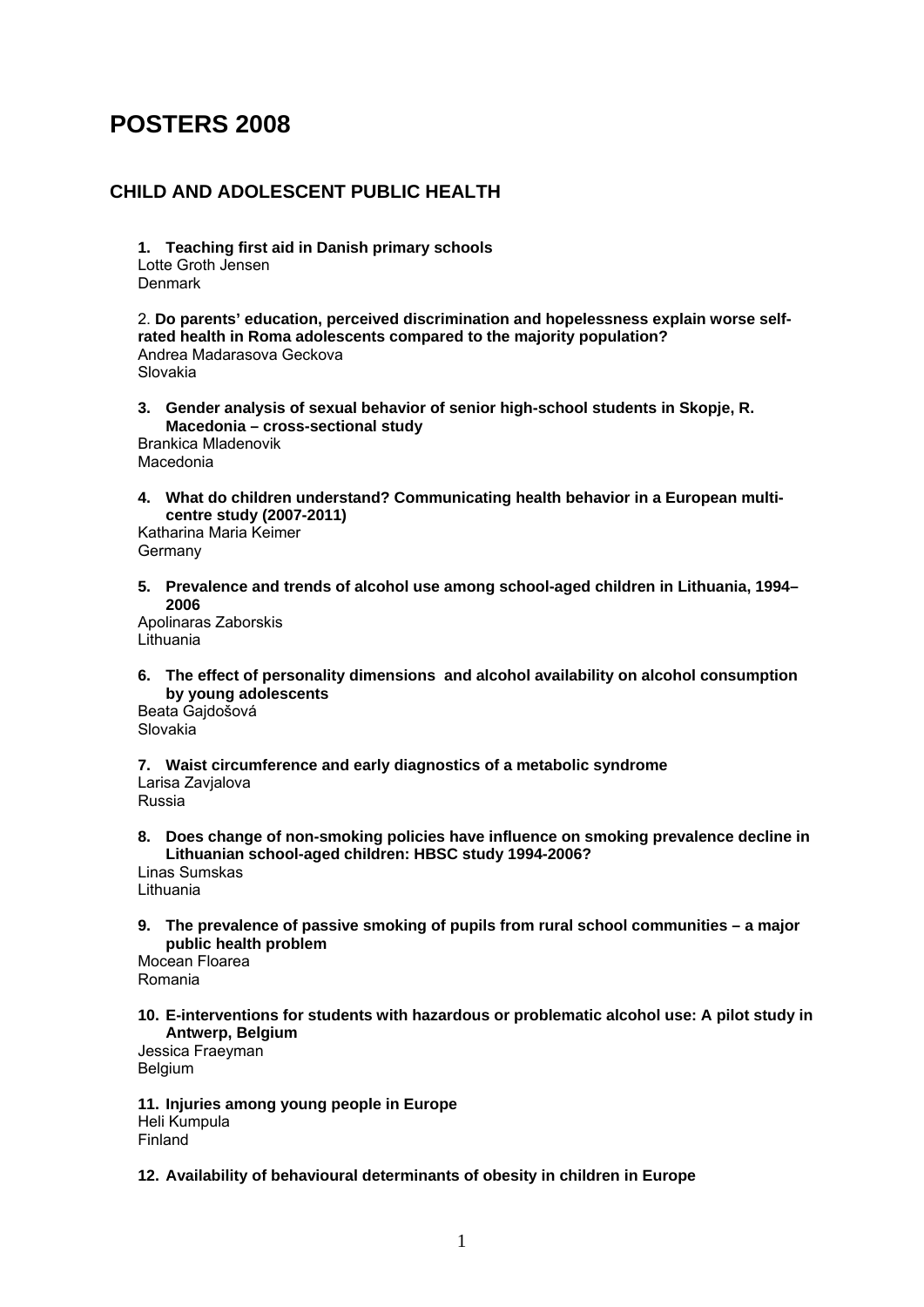Anja Zscheppang Germany

#### **13. Effects of neighborhoods deprivation on adverse birth outcomes in an urban area of Lisbon metropolitan area**

Rita Santos Portugal

#### **14. Monitoring health inequalities in adolescence – The Finnish School Health Promotion study**

Pauliina Luopa Finland

## **15. Teenager's sexual behavior and drinking style in Finland**

Tomi Lintonen Finland

### **16. Family relations and the spread of the drugs use among adolescents in region of Koper and Slovenia**

Marina Sucic Vukovic Slovenia

## **17. Availability of Baby Friendly Hospitals in EU Member States, EEA and Candidate Countries**

Grit Neumann Germany

## **18. Adolescent's knowlege and attitude before and after two year program: Scaling-up HIV/AIDS Response in Croatia**

Vesna Juresa Croatia

### **19. The area-based social patterning of injuries among 10 to 19 year olds. Changes over time in the Stockholm County**

Anne-Mari Reimers Sweden

## **20. Ten years pediatric heart transplantation activity in France**

Christelle Cantrelle France

#### **21. Dating violence among 16- 24 year olds in Denmark – risk factors and health implications**  Nina Schütt

Denmark

## **22. Evaluation of a school-based adolescent health promotion programme with focus on well-being related to stress**

Katarina Haraldsson Sweden

#### **23. Prevalence of asthma among children in central St. Petersburg, Russia**  Andrej Grjibovski Norway

**24. Changes in adolescent sexual activity and risk behavior in 1996-2007**  Kobra Falah-Hassani Finland

### **25. Stresses of parenting in families having preschool-age children**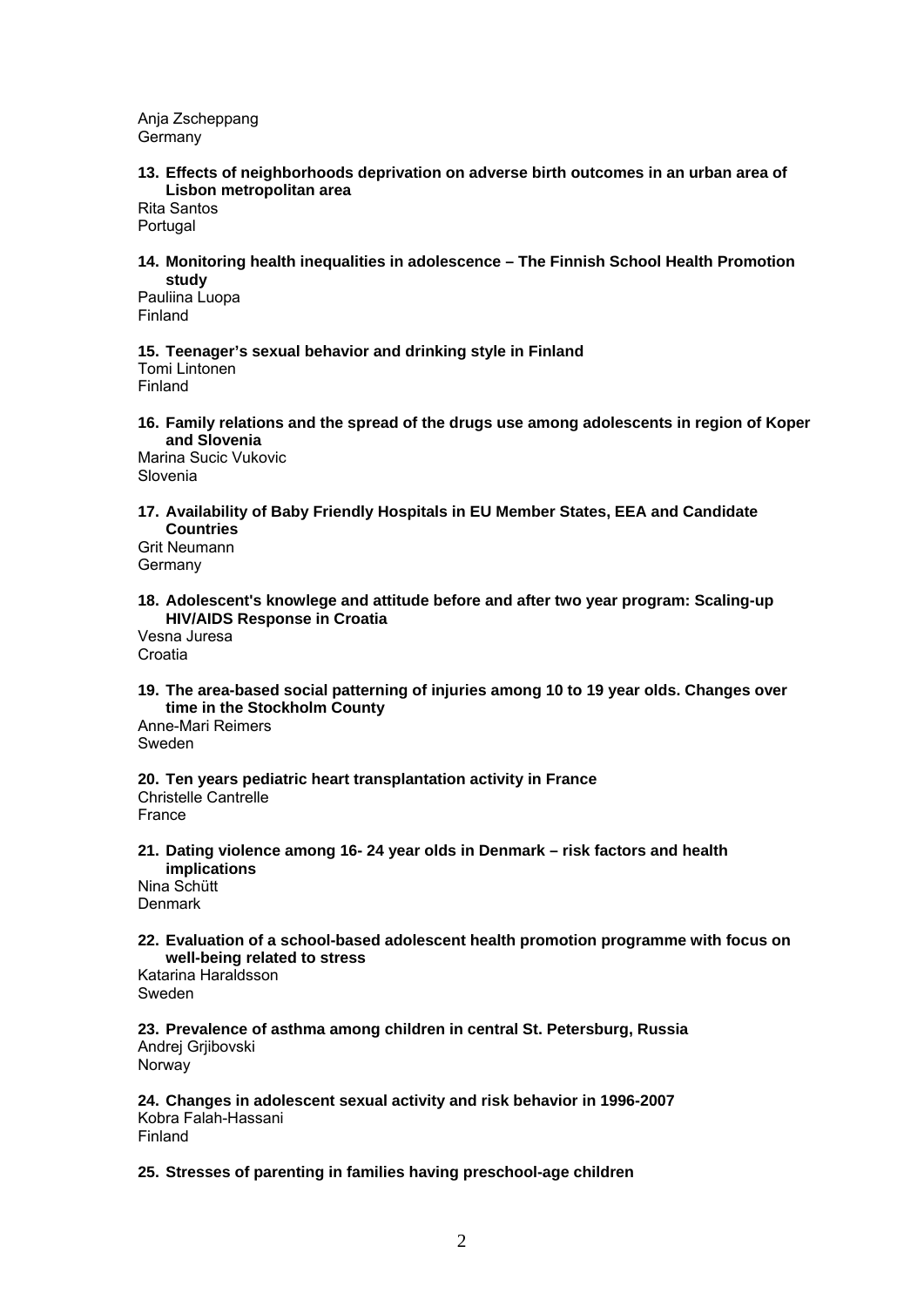Ausra Petrauskiene Lithuania

**26. The influencing factors on suicide ideation among adolescents in South Korea in 2006**  Eunok Park South Korea

**27. Effectiveness of daily physical education at primary schools – project: "fit for pisa" –**  Vicky Henze **Germany** 

**28. Prevalence of congenital anomalies in Latvia in 2000- 2005**  Anita Villerusa Latvia

**29. Physical activity in adolescents: prevalence and associate factors**  António Oliveira Portugal

## **CHRONIC DISEASES**

**30. Impact of Hospital Mortality by Acute Myocardial Infarction (AMI) in Canary Islands (1996-2005)** 

Maria Dolores Fiuza Perez Spain

**31. Impact of Outdoor Autonomy in Quality of Life of People with Multiple Sclerosis**  Luísa Pedro Portugal

**32. Psychosocial predictors of change in the quality of life among coronary patients**  Zuzana Skodova Slovakia

**33. Functional disability, pain and depression in early rheumatoid arthritis patients**  Jozef Benka Slovakia

**34. Support tool for professionals addressed to integrate Gender Perspective into Health Comprehensive Action Plans** 

Mercedes Amo-Alfonso Spain

**35. Change in social life is associated with non-compliance in patients after kidney transplantation** 

Lucia Prihodova Slovakia

**36. Is self-rated health related to the employment status of patients with multiple sclerosis?**  Martina Krokavcova Slovakia

**37. Structured primary care for type II diabetes: effects on clinical outcomes and patient education.** 

Andrea Fokkens **Netherlands**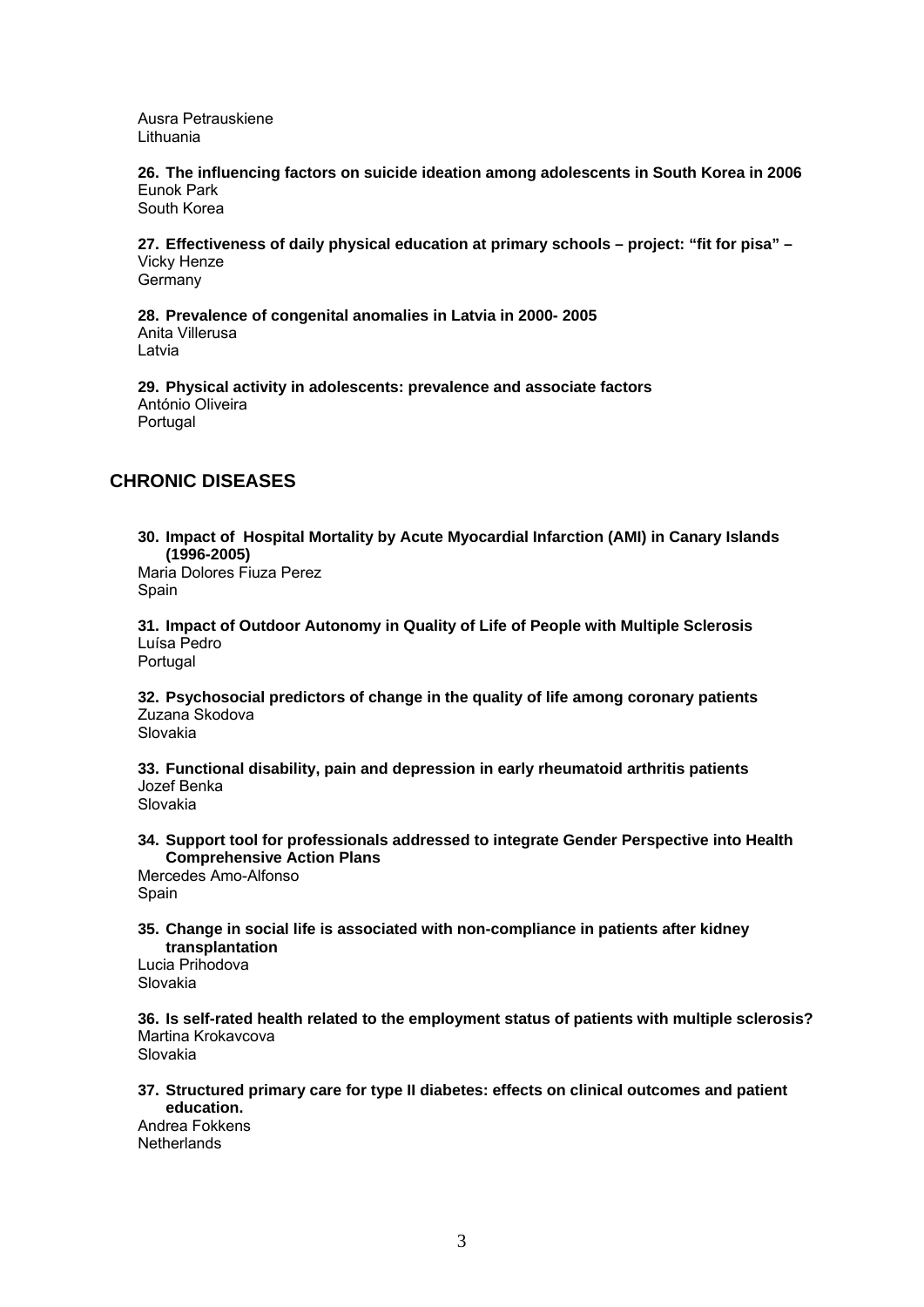**38. Varicose veins surgery assessment in national health services: a comparison between Italy and England** 

Carlo Cavazzini Italy

**39. Mortality of diabetes patients in Latvia, 2006**  Ieva Strele Latvia

**40. Chronic illness and exclusion from the Swedish labour market 1978-2005**  Lotta Nylén Sweden

**41. Chronic pain in the Portuguese Population: results from the Fourth National Health Interview Survey**  EP Paixão

Portugal

## **ENVIRONMENT RELATED DISEASES**

**42. Particulate matter less than 2.5 m**μ **over daily mortality in Madrid, Spain (2003 – 2005)**  Cristina Linares Spain

**43. Impact of noise levels over daily mortality in children in Madrid, Spain (2003-2005)**  Lorena Flavia Rodriguez

Spain

**44. Mid long-term effects of ventilation-study and -advice to improve indoor air quality in primary schools** 

Merel Linthorst **Netherlands** 

**45. Paediatricians' attitudes, beliefs and knowledge on environmental health in Spain**  Trini López Spain

**46. The effect of air-conditioning (AC) on the in hospital mortality during the 2003 heatwave in Mainland Portugal** 

Baltazar Nunes Portugal

**47. Environment and Public Health: nitro-compounds role evaluation on the mutagenicity due to urban PM10 air pollution in Torino**  Deborah Traversi

Italy

**48. Seasonality and periodicities of Rickettsial diseases' hospital admissions in Portugal mainland** 

Paulo Nogueira Portugal

**49. Toxic cyanobacteria blooms in Portuguese freshwaters - a summarized overview**  Paulo Pereira Portugal

**50. Evaluation of oxidative stress in acute and chronic exposure to nitrates/nitrites in South-Western Romania** 

Ileana Manoela Prejbeanu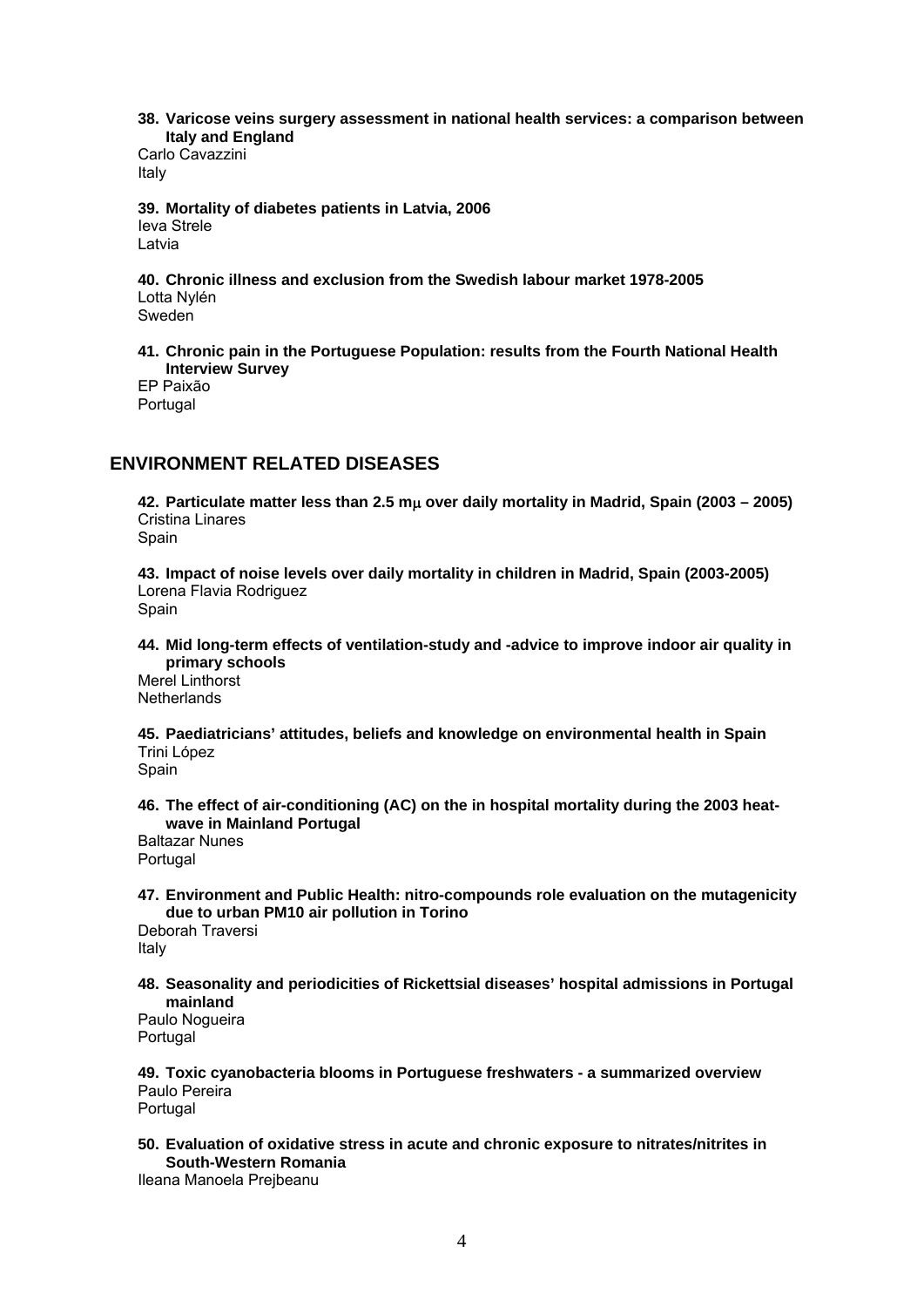Romania

**51. Assessment of foetal exposure to lead through biomonitoring in the blood of pregnant women residing in Central Portugal** 

Vera Geraldes Portugal

**52. Statistic analysis of the prevalence of Legionella pneumophila in water samples from Portugal in the period of 2000 to 2007.** 

Catarina Mansilha Portugal

**53. Pesticide exposure in greenhouses**  Joao Teixeira **Portugal** 

**54. Simultaneous analysis of endocrine disruptors in environmental waters by chromatography/mass spectrometry**  Catarina Mansilha

Portugal

## **FOOD AND NUTRITION**

**55. Food poverty and eating habits among adolescents in Europe: Do the West-East gap exist?** 

Gintare Petronyte Lithuania

**56. Monarchal nutrition and life habits, advantages concerning health**  Corina-Aurelia Zugravu Romania

**57. Food quality assessment in kindergartens**  Christiane Hillger

**Germany** 

**58. The association of parents' Sense of Coherence with eating patterns of their children aged 10-11** 

Carola Ray Finland

**59. An assessment of the dietary intakes of three years old children - study in Krakow**  Elżbieta Sochacka-Tatara Poland

**60. Children with food allergies and possibilities of care in Lithuanian schools**  Egle Vaitkaitiene Lithuania

**61. The assesment of dieatary behaviour and physical activity as a risk factors in the developing of coronary heart disease** 

Izet Mašic Bosnia-Herzegovina

**62. Meta-analysis on body weight changes following childbirth**  Natalie Schmitt Germany

**63. The sensitivity of body mass index calculated from self-stated weight and height values**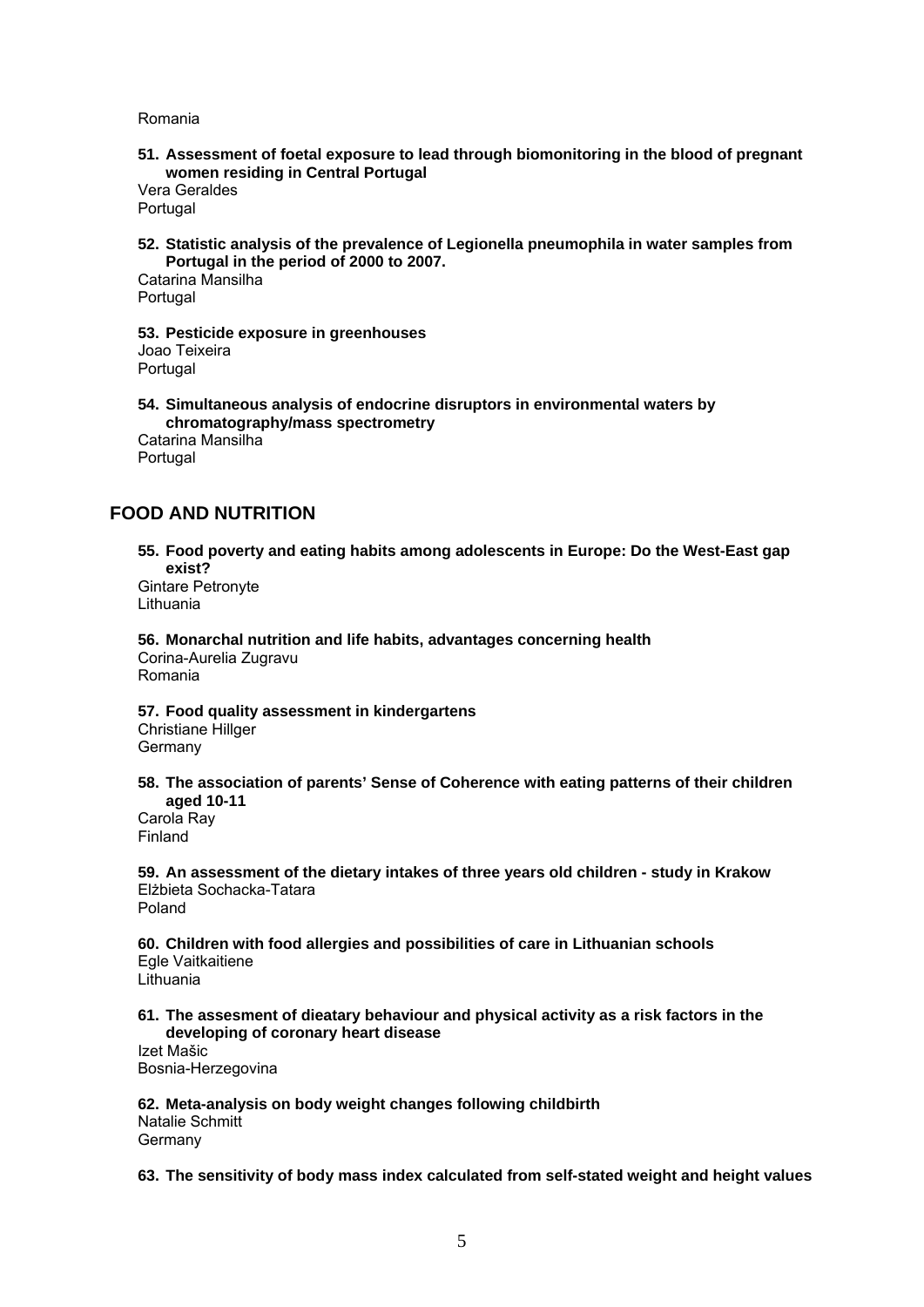Bahar Guciz Dogan **Turkey** 

## **HEALTH PROMOTION**

**64. Driving under the influence of drugs: a register-based study of trends in Finland during 1977–2007** 

Aini Ostamo Finland

**65. Smoking and occupation: a cross-sectional study among 4,024 young workers from Central Italy** 

Bruno Federico Italy

**66. The self-system as predictor of engagement in risk-taking behaviour among adolescents** 

Zuzana Veselska Slovakia

**67. Children's knowledge of the role of environment in health and illness**  Bettina Piko Hungary

**68. Surveys of public attitudes towards smoking and tobacco control policy in Russia**  Kirill Danishevskiy

Russia

### **69. The importance of general, social and drinking refusal self-efficacy for alcohol drinking patterns among Slovak university students**

Rene Sebena Slovakia

**70. What is new about New Public Health? Focus and governing technologies**  Signild Vallgårda Denmark

**71. Analysis of Doses Received through Radio-diagnosis by Patients in South-Western Romania** 

Daniela Mossang Romania

**72. Commissioning 'community well-being' for older people** 

Kalpa Kharicha United Kingdom

**73. Health of juvenile and adult prisoners in Romania**  Poledna Sorina Romania

**74. Brief Intervention in Changing Adults' Nutrition Behaviour: Results from the EVI Study Conducted in Central Finland during 2006-2007** 

Hanna Kontinen Finland

#### **75. Relationship of harmful life habits and work environment with the myocardial infarction among women aged 35-64 in Kaunas**

Ada Azaraviciene Lithuania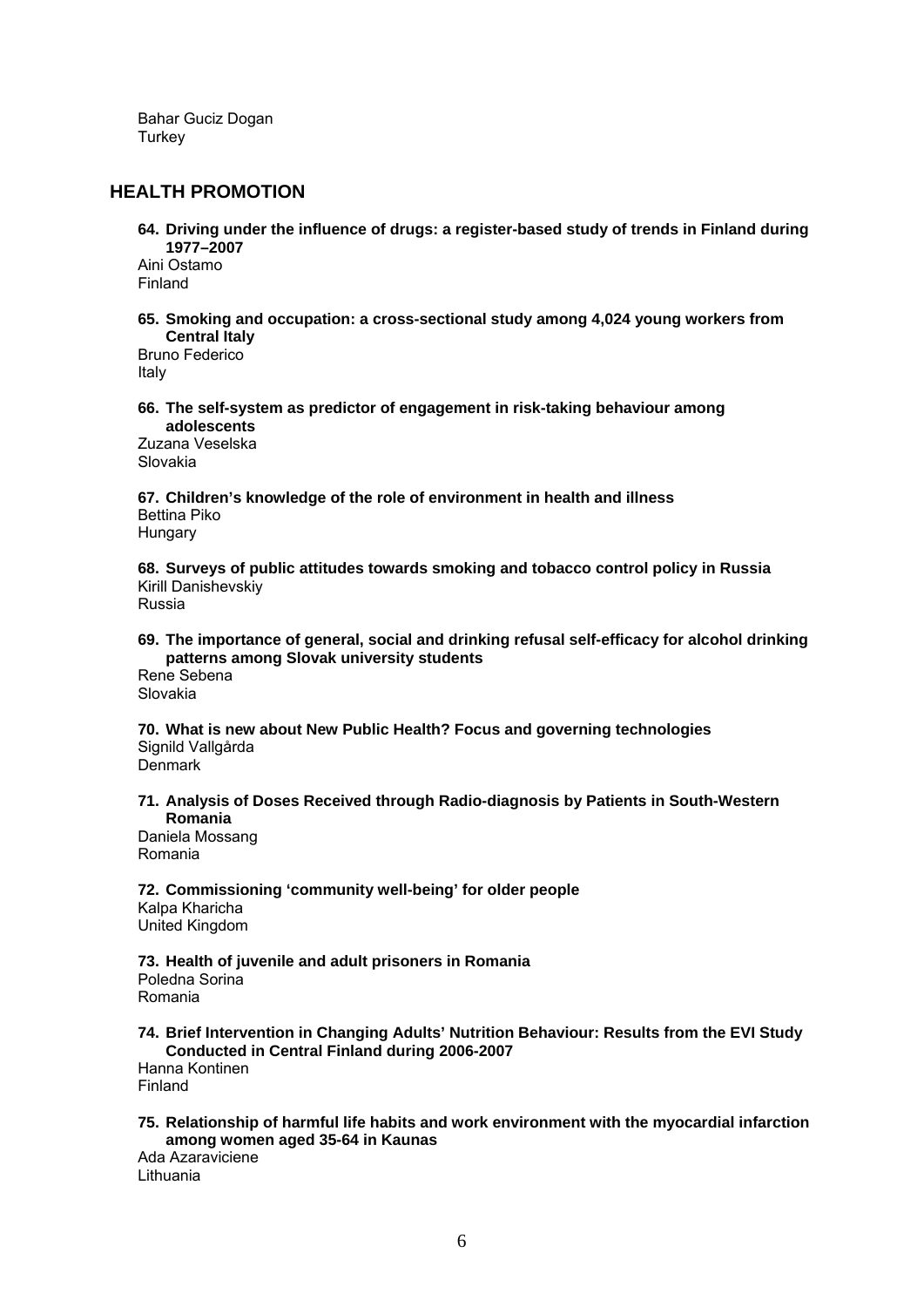**76. Unplugged: an european school based programme effective in preventing tobacco, alcohol and drug use among adolescents** 

Serena Vadrucci Italy

**77. Socioeconomic inequalities in preventing cardiovascular risk factors among Italian adults in 2004-2005** 

Caterina Bianca Neve Aurora Bianchi Italy

**78. Evaluation of a national information and prevention campaign on drug and alcohol use in Belgium** 

Guido Van Hal Belgium

**79. A multidisciplinary team assesses the potential effects of local policies on the health of the population of Ragusa through Health Impact Assessment tools.** 

Rosa Giuseppa Frazzica Italy

**80. Woman and smoking: public health insight**  Karine Sahakyan Armenia

**81. Health promotion priorities within local authorities: comparative analysis in four municipalities** 

Nina Simonsen-Rehn Finland

**82. Smoking and quitting patterns in Armenia**  Narine Movsisyan Armenia

**83. Mapping Health Promotion** 

Itziar Vergara **Spain** 

**84. Pattern in socioeconomic inequalities and drinking behaviour in Belgium, from 1997 to 2004** 

Marina Puddu Belgium

**85. Tackling male obesity: a group-based weight management intervention for men in a deprived area of Scotland** 

Cindy Gray United Kingdom

**86. Prenatal care and behavioural risk factors for pregnancy evolution in Romania**  Violeta Cichirea

Romania

**87. Home based Cardiac Rehabilitation: adopting a behaviour change approach to encourage independent exercise** 

Angela Scriven United Kingdom

**88. The awareness and usage of female condom among registered sex worker in Ankara,** 

**Turkey**  Deniz Caliskan **Turkey**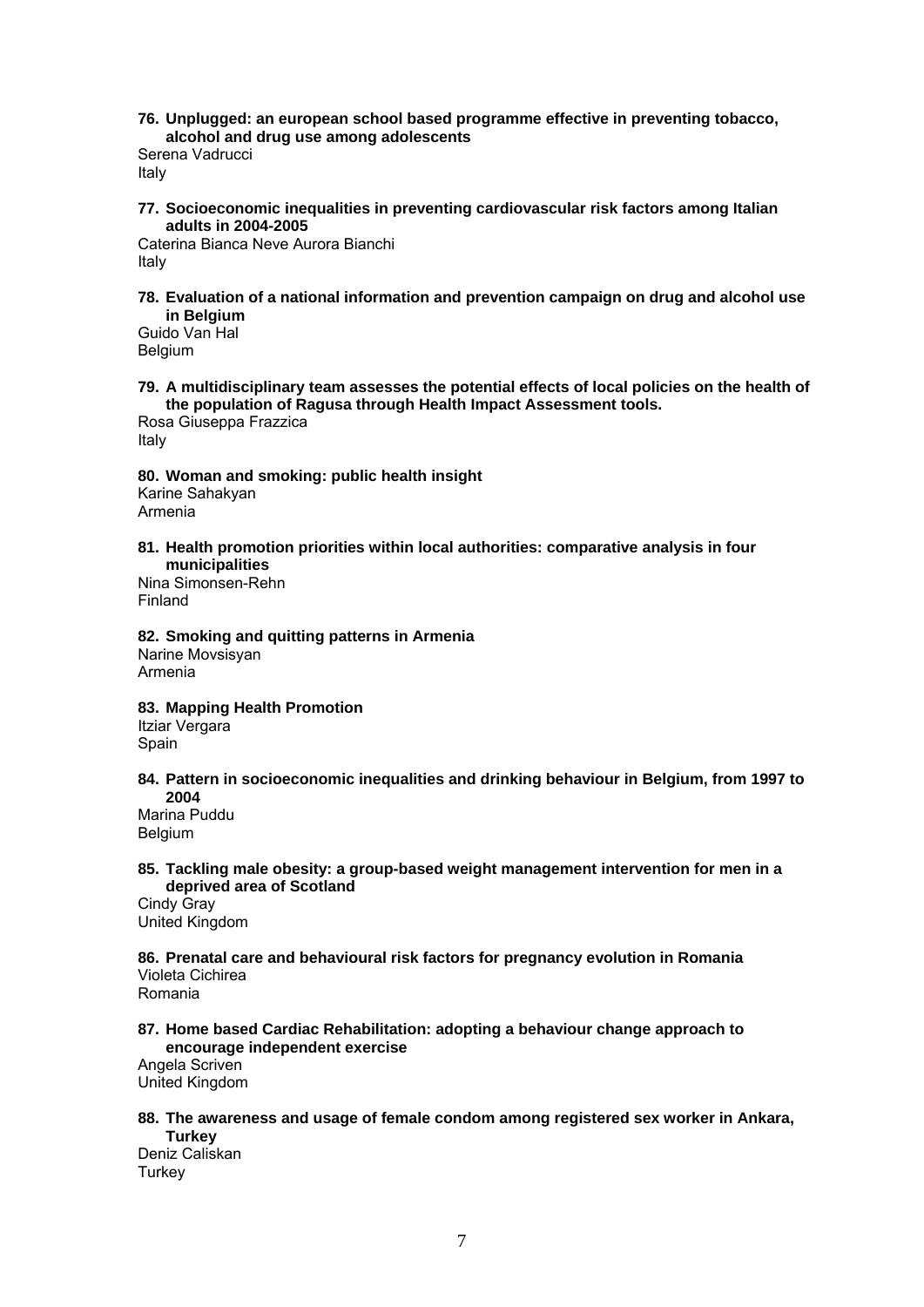**89. Citizen's centred health information: a critical change engine?**  Ana Rita Pedro Portugal

**90. Asthma and the new smoke-free law: what has changed?**  João Duarte Portugal

## **HEALTH SERVICES RESEARCH**

**91. Psychosocial work environment and work commitment of primary health care personnel in 2000-2002 in Finland – Does the service provision model play a role?**  Anne Koponen

Finland

**92. What do we do in public health research: a thematic factorial correspondence analysis of a bibliometric database** 

Olivier Grimaud France

**93. The effectiveness of primary care after reforms in Poland**  Joana Kobza Poland

**94. Gender Aspects in the intensive care of geriatric patients (Carinthia, Austria; 2003)**  Astrid Knopp Austria

**95. Opening the 'black box': A study of the implementation process of nationally agreed clinical guidelines** 

Dimitrios Spyridonidis United Kingdom

**96. The decision to perform Caesarean section in Russia** 

Victor Maltcev United Kingdom

**97. Are there regional differences in mortality amenable to health care in Finland?**  Kristiina Manderbacka Finland

**98. Municipal variation in health and social service use in the last two years of life among old people** 

Leena Forma Finland

## **99. Potential reduction of length of stay in Dutch hospitals**  Ine Borghans

**Netherlands** 

**100. How do consumers process and evaluate comparative health care information? A qualitative study using cognitive interviews**  Michelle Hendriks

**Netherlands** 

### **101. Induced abortion counselling at public sector women's clinics in St. Petersburg, Russia, in 2005**

Meri Larivaara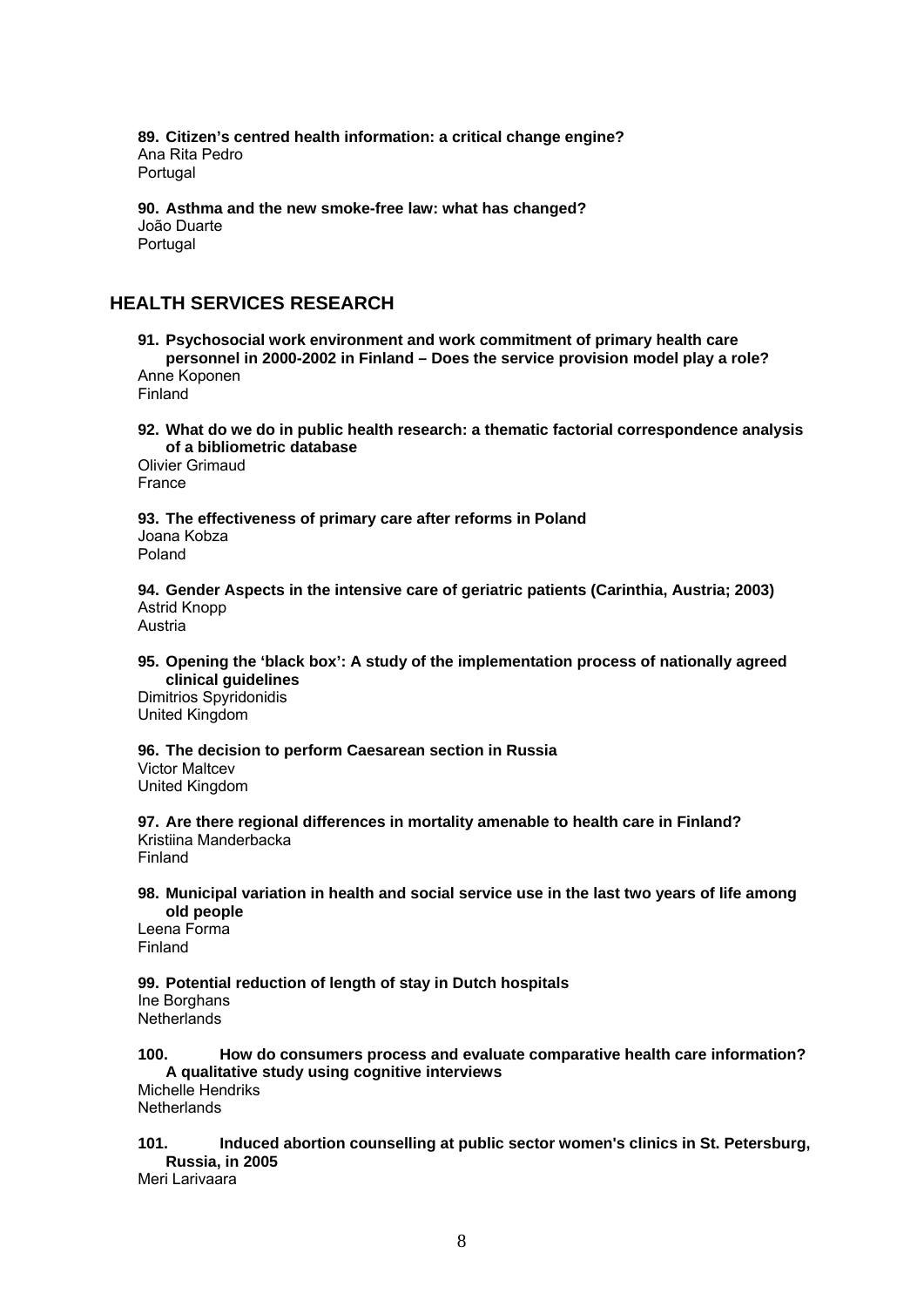### Finland

### **102. A set of three indicators on Femur –fracture treatment based on routinely collected data: Results from 4 Italian regions (1999-2006)**  Rosa Gini

Italy

#### **103. Disease Management in Europe. Position Paper of the European Forum for Primary Care**

Stefan Greß Germany

#### **104. A review of the studies on genetic screening**  Silvia Longhi Italy

**105. Development and Validation of a Set of Quality Indicators for Comprehensive Care in Cardiovascular Disease in Argentina** 

Andres Pichon Riviere Argentina

**106. Socio-economic differences in utilisation of health-care services by the elderly in Belgium** 

Sarah Hoeck Belgium

### **107. Mental Healthcare in Spain: Is necessity driving variations in Hospitalization Rates?**

Felipe Aizpuru Spain

## **108. Use of conventional, complementary and alternative treatments by patients facing chronic illness: A model for patient-centred care?**

Petra Plunger Austria

### **109. Inappropriate emergency department (ED) use: physician point of view and patients outcomes. A study in 4 emergency departments in France**

Joël Ladner France

## **110. The influence of news-events on health after a disaster: a longitudinal study in general practice**

Petra ten Veen **Netherlands** 

### **111. Underlying risk for 30-day in-hospital mortality among patients admitted with acute myocardial infarction in Portugal (2005-2006)**  Valeska Andreozzi

Portugal

## **112. Reasons for heavy use of dental services in a Metropolitan Public Dental Service in Finland**

Annamari Nihtilä Finland

## **113. Effect of waiting time reform on the provision of operations**  Hennamari Mikkola

Finland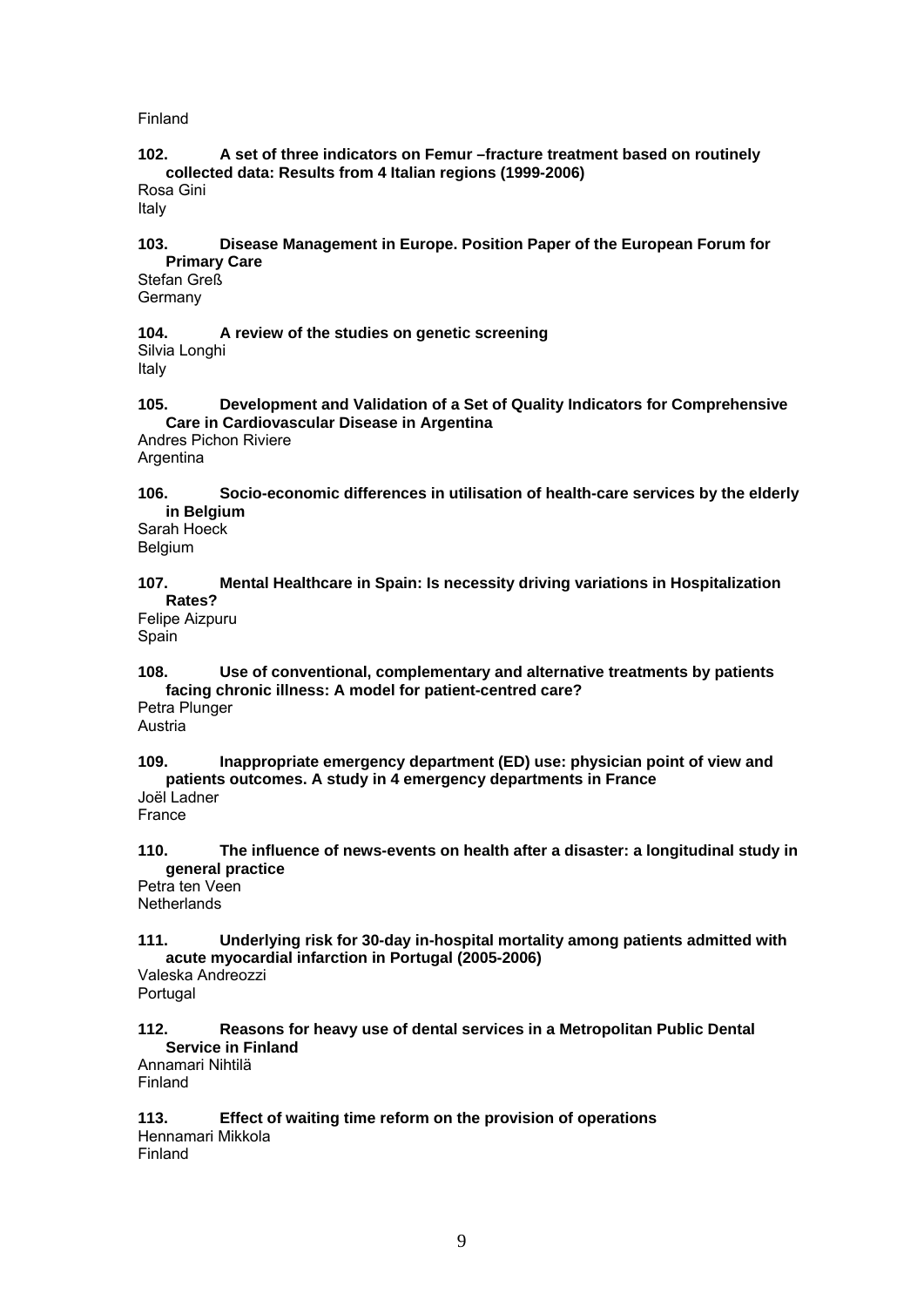**114. Operational effects of waiting time reform in specialized care**  Ulla Tuominen Finland

**115. Physicians views support in the sick listing process as positive**  Ingemar Petersson Sweden

**116. Health and social carers' strategies of coping with domestic violence against older people in Poland – study among organizations that provide services to victims of abuse ("Breaking the taboo" European project)** 

Barbara Wozniak Poland

**117. Health Care in Poland in elderly patients' opinion**  Tomasz Ocetkiewicz Poland

**118. Health services utilisation by patients with eczema. Analysis of a populationbased administrative health-care and prescription database from Germany**  Jochen Schmitt

**Germany** 

**119. Regional differences in human resources of school welfare services**  Kirsi Wiss Finland

**120. Public knowledge and opinion on organ donation in Hungary**  Eva Susanszky

Hungary

**121. Bone marrow donation: the donors' perspective in a European joint study**  Zsuzsanna Szanto **Hungary** 

**122. Service Expenditures of School Health Care in Finland**  Hanna Happonen

Finland

**123. Health care coordination mechanisms. Opinions of managers and health professionals of integrated health care organizations** 

Diana Henao Martínez Spain

**124. Adding the view of citizens, professionals and managers to the health service planning in Catalonia (Spain)** 

Josep Fuste Spain

**125. Moving towards multidisciplinary primary care collaboration**  Johan Hansen **Netherlands** 

**126. A Franco-American comparison of the nurse practitioner role**  Galadriel Bonnel France

#### **127. The variance of severity adjusted mortality rates of intensive care units and its relevant factors in Korea**

EunJung Lee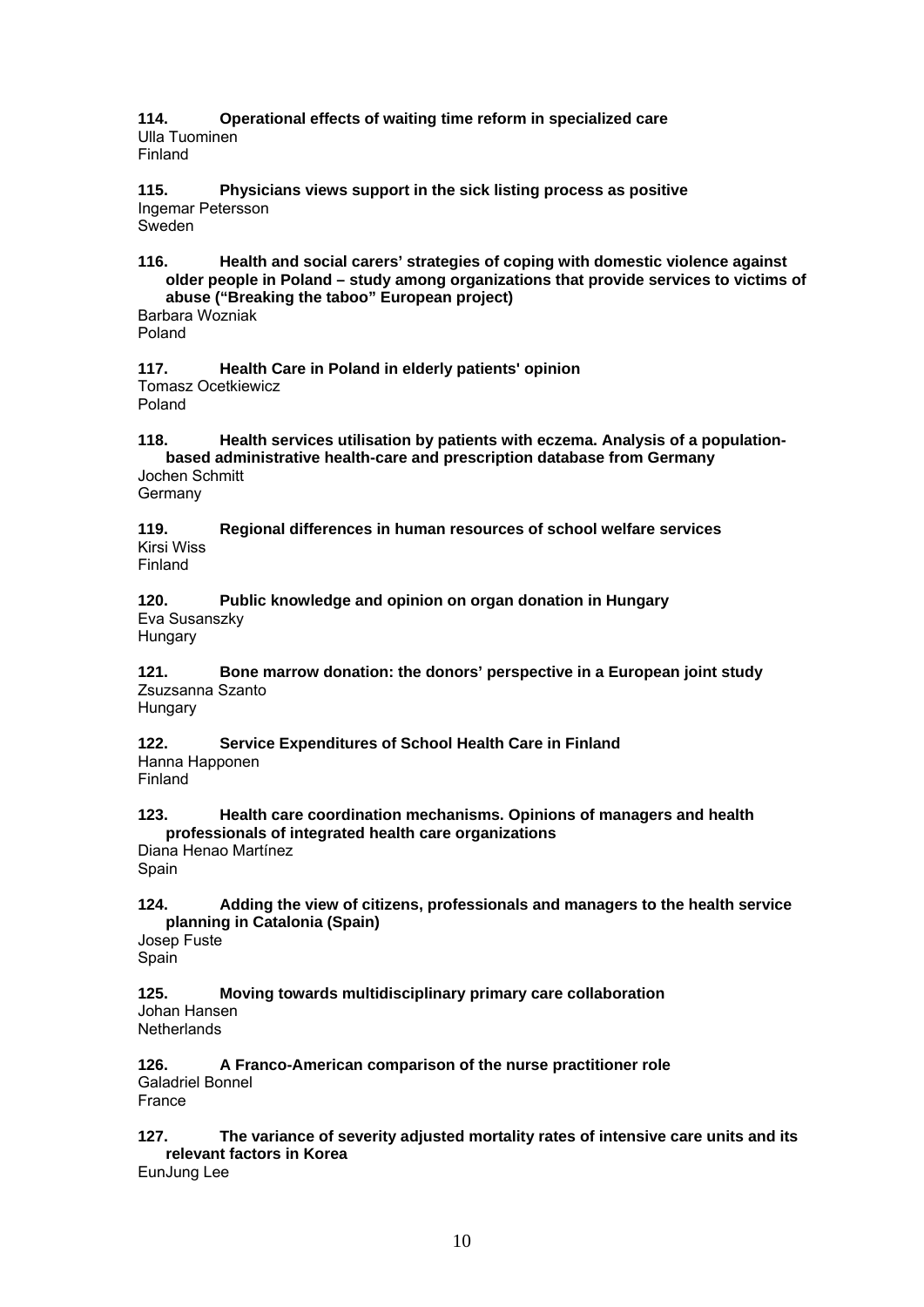South Korea

**128. Is health care in Eastern Europe privatising? An overview of health care delivery privatisation in Bulgaria and Romania** 

Rositsa Koleva-Kolarova **Bulgaria** 

### **129. The Manchester Blood Borne Virus Research Partnership. Manchester, UK**  Arpana Verma

United Kingdom

**130. Activity-based costing as a practical method for clinical governance: the setting of Radiotherapy at the Campus Bio-Medico University Hospital in Rome**  Tommasangelo Petitti

Italy

**131. Hesitative introduction of e-mail consultations in General Practice**  Robert Verheij Netherlands

**132. Job satisfaction among doctors and nurses working in primary health care in Serbia in 2007** 

Vesna Korac Serbia

## **133. The Evaluation of Associations between Health and Performance Metrics Using the Corporate Health and Performance Group (CHAP)**

Kevin Holland-Elliott United Kingdom

**134. Tuning primary care services to demand of local populations**  Dinny de Bakker **Netherlands** 

## **INFECTIOUS DISEASES CONTROL**

**135. Registration during major outbreaks of infectious diseases**  Catherine Waegemaekers **Netherlands** 

**136. Knowledge and attitudes of health care provider toward aids**  Aliye Mandiracioglu **Turkey** 

**137. Succesful implementation of opting-out strategy for HIV testing; evaluation of four years of standard HIV testing in an STI clinic** 

Henriette Ter Waarbeek **Netherlands** 

**138. High performance and acceptability of self-collected anal swabs for diagnosis of Chlamydia trachomatis and Neisseria gonorrhoeae in men and women**  Henriette Ter Waarbeek **Netherlands** 

**139. Rational Vaccination Policies- Results of an immunization experts´ DELPHI discussion** 

Brigitte Piso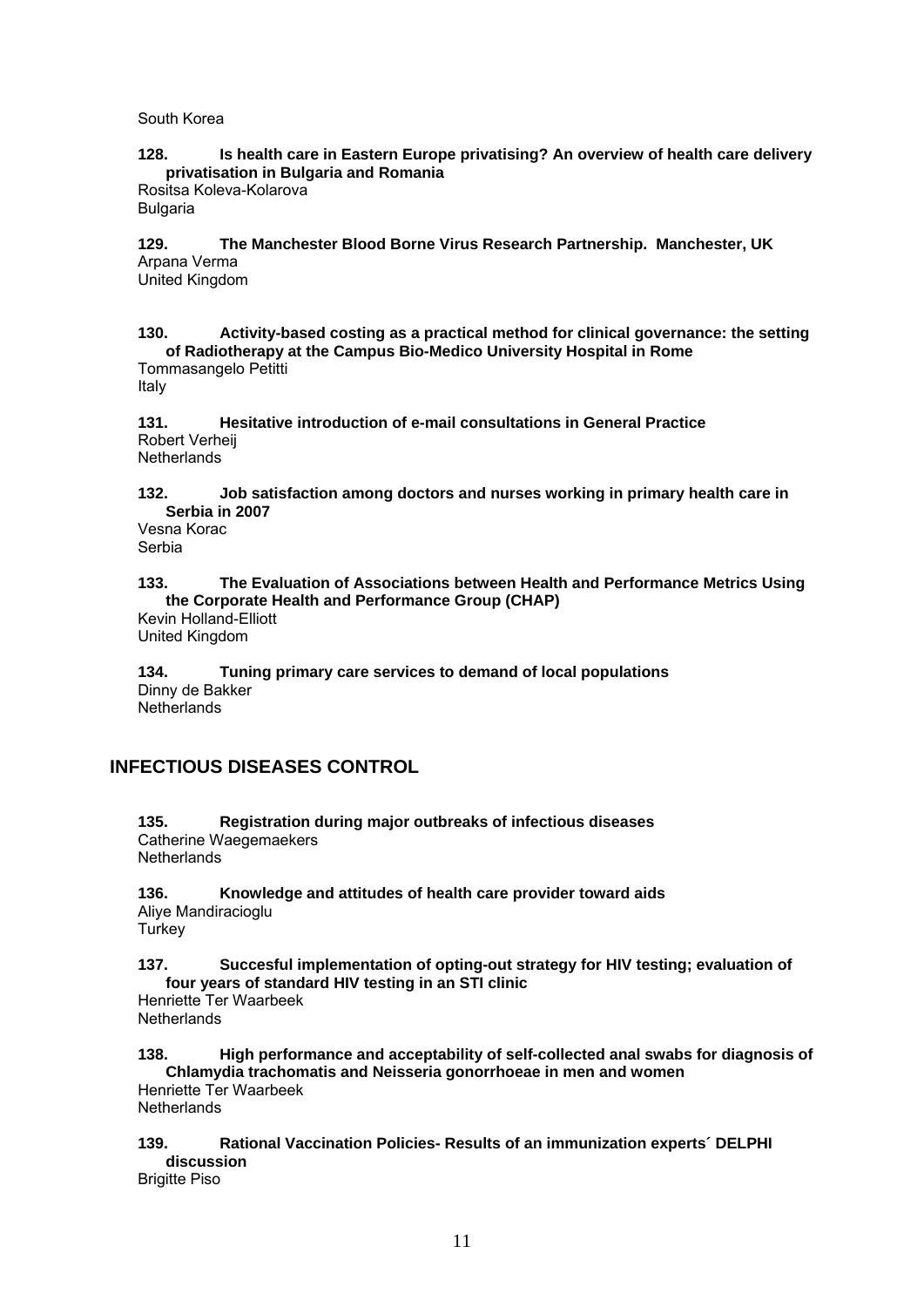Austria

### **140. Social factors and compliance to TB active surveillance in homeless people in Rome**

Stefania Bruno Italy

**141. Is it proper to evaluate the effectiveness of operating rooms' sanitation?**  Maria Luisa Cristina

Italy

## **142. Pandemic Influenza Preparedness – Interoperability between the Autonomous Region of Galicia and Northern Region of Portugal**

Delfina Antunes **Portugal** 

## **143. Preventing seasonal influenza 2007-08, Viana do Castelo, Portugal: nonpharmacological public health measures**

Carlos Daniel Pinheiro Portugal

**144. Surveillance of School Absenteeism in the Northern Region of Portugal - a Pilot Study** 

Ana Correia Portugal

**145. Surveillance for influenza pandemic preparedness in Portugal, 2007**  Ana Correia Portugal

**146. A national program for TB screening in Dutch prisons**  Merel Lindhorst **Netherlands** 

**147. Social response in preparing for Pandemic Influenza in Portugal: Awareness, risk perceptions, and attitudes towards a pandemic threat in five large private organizations** 

Marta Sampayo Portugal

**148. Pandemic Influenza Prepareness in the Northern Region of Portugal – Intersectorial Simulation Exercise**  Delfina Antunes

Portugal

**149. Meningococcal C vaccination: a strategy to immunise adolescents**  Assunção Frutuoso Portugal

## **INJURY PREVENTION AND SAFETY PROMOTION**

**150. Parental awareness and knowledge regarding home hazards and their strategies to prevent childhood injuries**  Juliana Habib

Austria

**151. Violence against women in Romania – classifications and patterns**  Cornelia Rada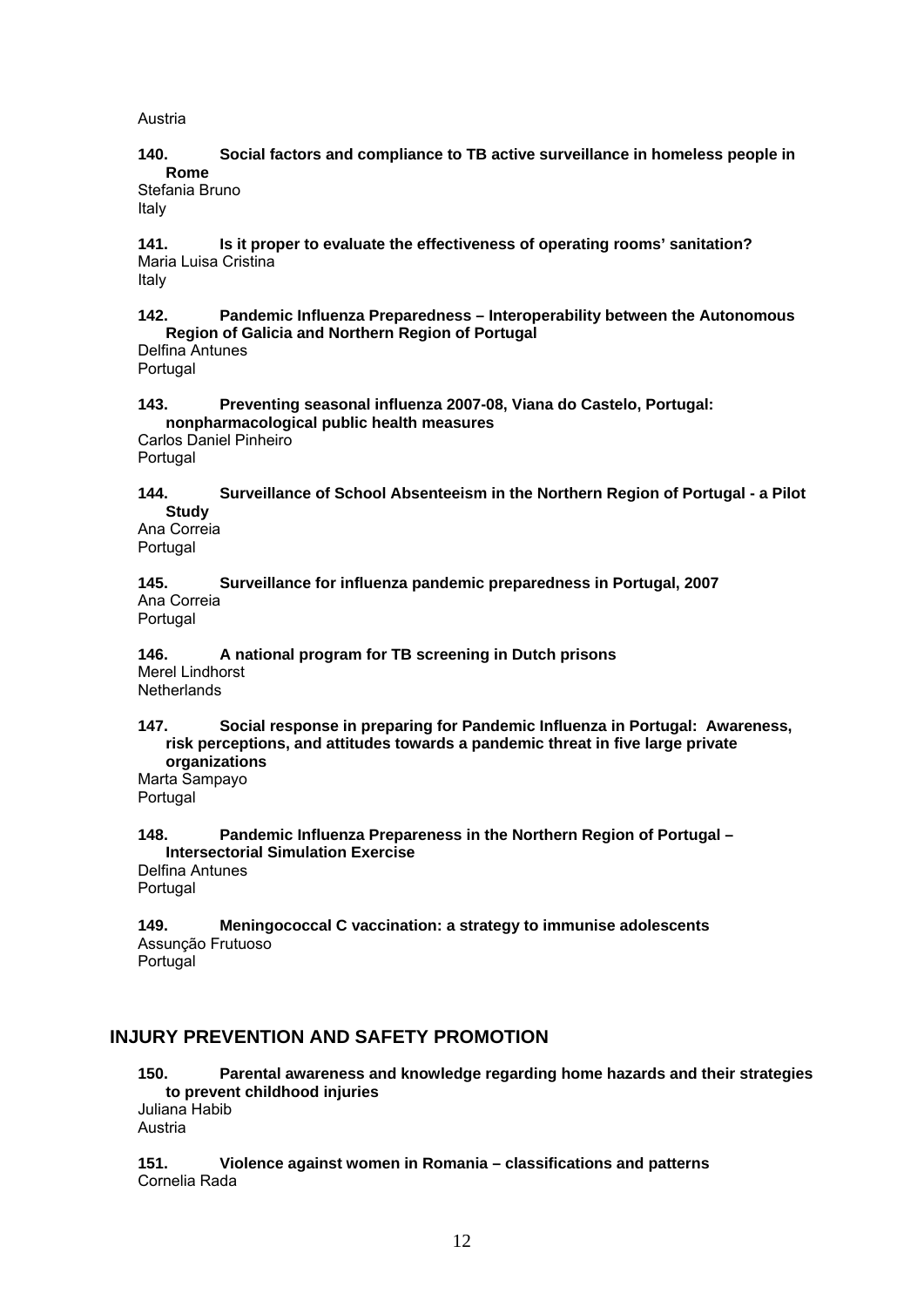Romania

**152. Injuries in childhood and its association with the socioeconomic and gender inequalities** 

Richard Allan Dale Sweden

**153. Drinking and Injury in the Light of Emergency Admissions: Interview Based Study in a Swiss Emergency Department** 

Hervé Kuendig Sweden

## **MIGRANT HEALTH**

**154. Educational inequalities in metabolic syndrome vary by ethnic group in the Netherlands: Evidence from the SUNSET study**  Charles Agyemang **Netherlands** 

**155. Perceived health among Roma and non-Roma adolescents: does socioeconomic status explain the differences between the ethnic groups?**  Peter Kolarcik

Slovakia

**156. Medical intervention of the Office for Mobile Population of Hellenic Center For Diseases Control And Prevention at immigrant camps from 09/01/2007 to 22/12/2007**  Olga Adrami

**Greece** 

**157. Medicine use among ethnic minorities in Denmark**  Nana Folmann Hempler Denmark

**158. Non-participation in breast cancer screening in Flanders, Belgium**  Sofie Van Roosbroeck **Belgium** 

**159. A pilot study of the migrants' satisfaction and knowledge of the Finnish health services** 

Hannamaria Kuusio Finland

**160. Inequalities and health: the Latino American community in Genoa**  Paolo Orlando Italy

**161. Accessibility of migrants by means of information events regarding addiction prevention using active and passive recruitment strategies in Hannover (Germany)** 

Ute Gerken Germany

**162. Preventive behaviour of Russian- and Turkish-speaking migrants in Hanover (Germany) and its impact on their quality of life**  Ulla Walter

Germany

### **163. Hypertension Awareness, Treatment and Control Among African and Brazilian Immigrants in Portugal – a population-based study**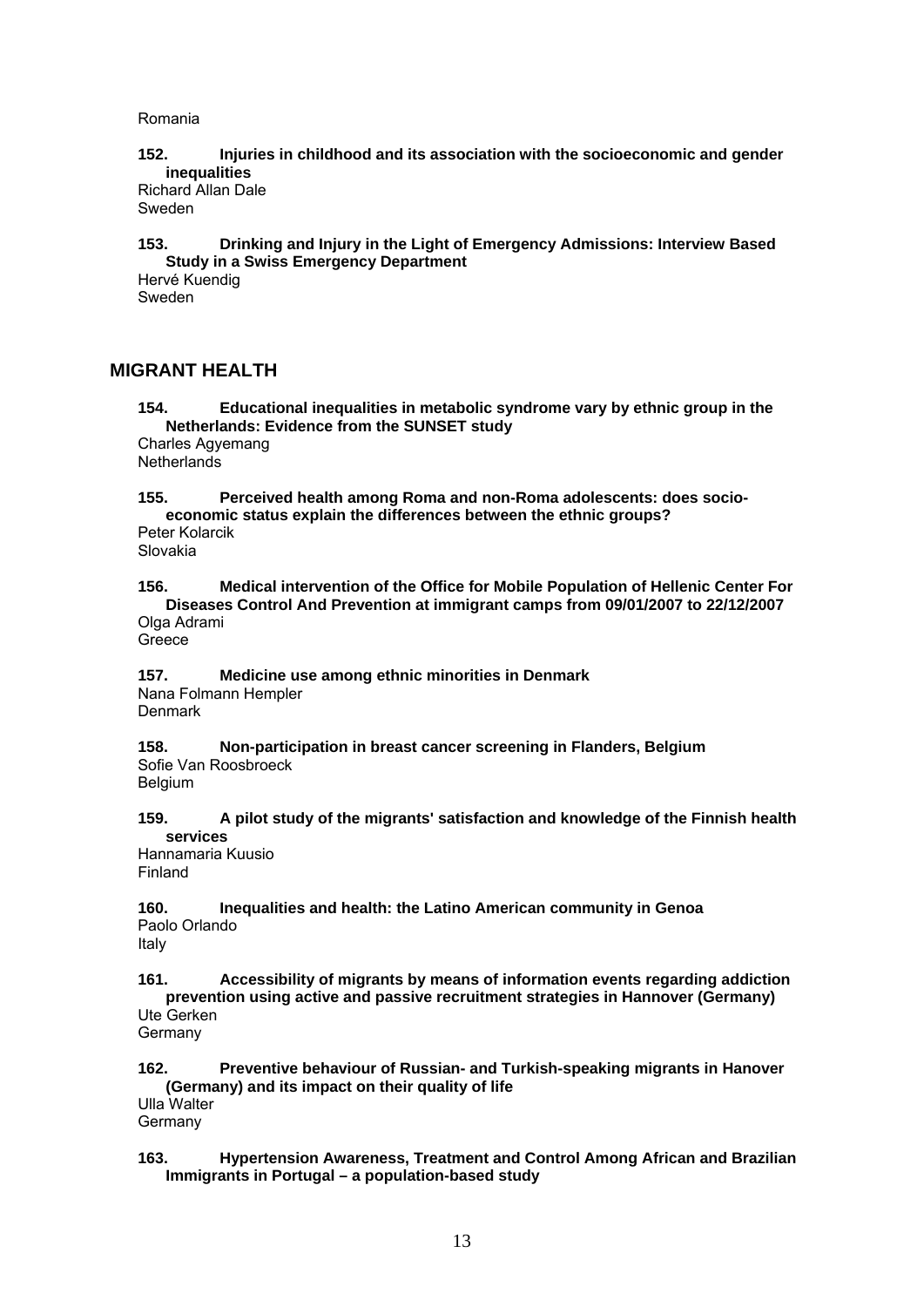Paulo Jorge Nicola Portugal

### **164. Breastfeeding initiation and duration in African and Brazilian immigrant Women in Portugal**

Violeta Alarcão Portugal

### **165. Existence of probable psychological distress in African and Brazilian immigrants in Portugal.**

Marta Godinho Portugal

**166. Migrants: health problems – pathologies and risk factors**  António Tavares Portugal

## **167. Comparative description of health status, determinants and health services use among migrant population in Portugal in the National Health Interview Survey (2005/2006)**

Carlos Matias Dias Portugal

## **PUBLIC HEALTH ECONOMICS**

**168. Beyond socio-economic health inequalities: infant mortality in Western Europe**  Jouke Van der Zee **Netherlands** 

### **169. The missing public health perspective in health economics**  Lars Ehlers Denmark

**170. Health costs evolution in Brazil: an analysis utilizing the model of components price and quantity**  Rodrigo Leal

Brazil

## **PUBLIC HEALTH EPIDEMIOLOGY**

**171. Adapting a Markov simulation model for forecasting the requirements of CARPs and assessing scenarios for implications of drug eluting stents and changes in trends for CHD incidence** 

Haider Mannan Australia

**172. Emergency data-based syndromic surveillance in Europe**  Thomas Krafft Germany

**173. How can public health reporting contribute to "health in all policies"?**  Maria Auer **Austria** 

## **174. Effect of smoking on life expectancy in Lithuania**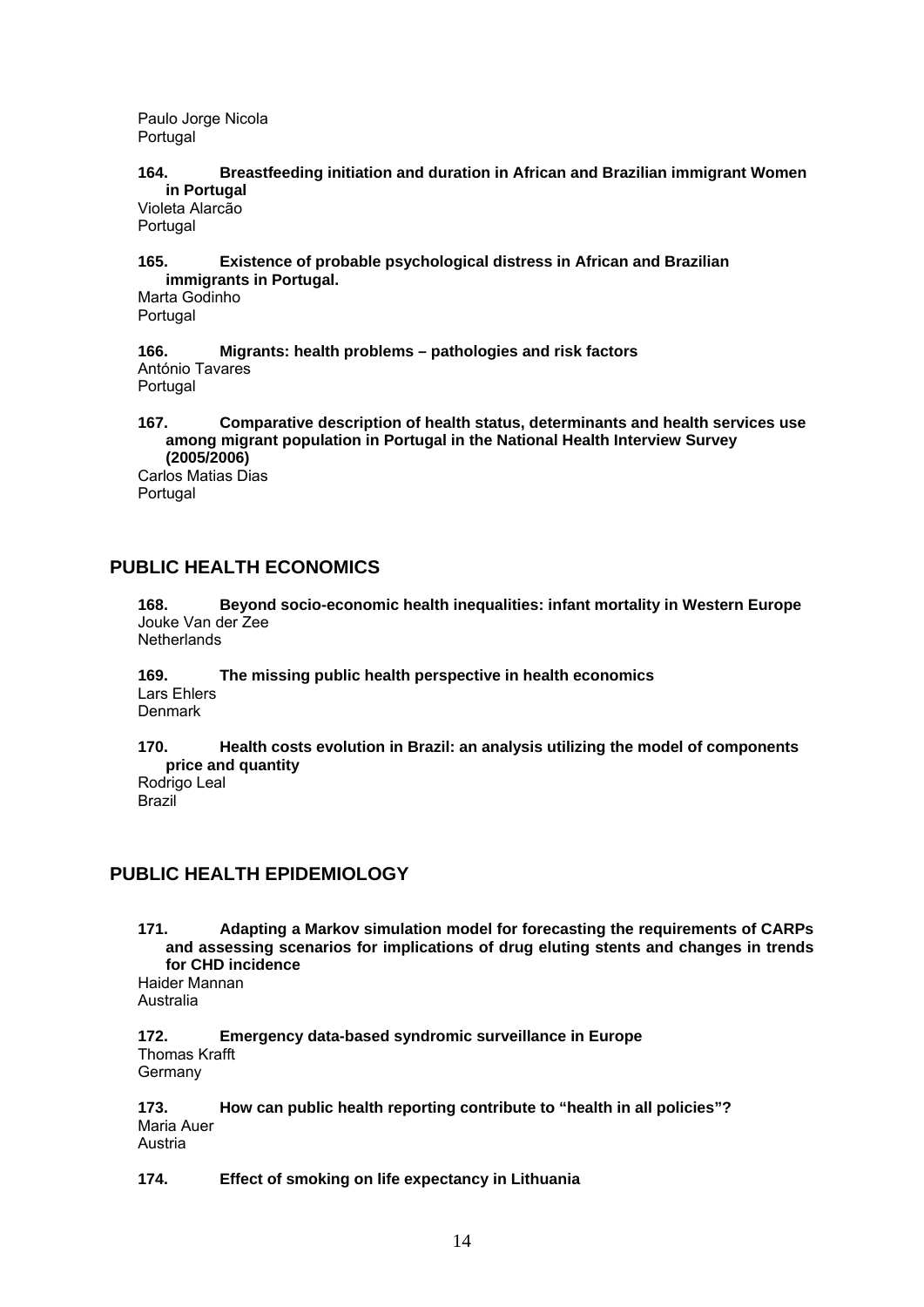Ramune Kalediene Lithuania

### **175. Determinants of self-rated health in women: A population-based study in Armavir marz, Armenia, 2001 & 2004**

Anahit Demirchyan Armenia

### **176. HAPIEE study: predictors of impaired overall quality of life and poor perceived health among Lithuanian women of Kaunas city**

Migle Baceviciene Lithuania

### **177. Alcohol-related mortality and years of life lost in Lithuania – inequalities by age, sex, and place of residence**

Skirmante Starkuviene Lithuania

**178. Mortality from infectious diseases in Lithuania: critical points in time and place**  Snieguole Kaseliene

Lithuania

## **179. HAPIEE study: high prevalence of arterial hypertension among Lithuanian urban population**

Abdonas Tamosiunas Lithuania

### **180. Psychosocial work environment and symptoms of angina pectoris: comparing British and Finnish middle-aged white-collar employees**

Tea Lallukka Finland

**181. Social vulnerability and victims of interpersonal violence**  Catherine Sass France

### **182. The prevalence of smoking among males in Kaunas City and its prognostic value for survival**

Albertas Dauksa Lithuania

#### **183. Relationships between job insecurity, unemployment and health**  Emilie Labbe France

## **184. Spatial analysis of the determinants associated to death rates by ischemic heart disease in mainland Portugal (2000-2004)**

Rita Nicolau Portugal

#### **185. Economic difficulties and common mental disorders among Finnish and British employees: the contribution of social and behavioural factors**

Elina Laaksonen Finland

## **186. Educational inequalities in the amount of alcohol consumption in different**

**European regions**  Anton Kunst **Netherlands**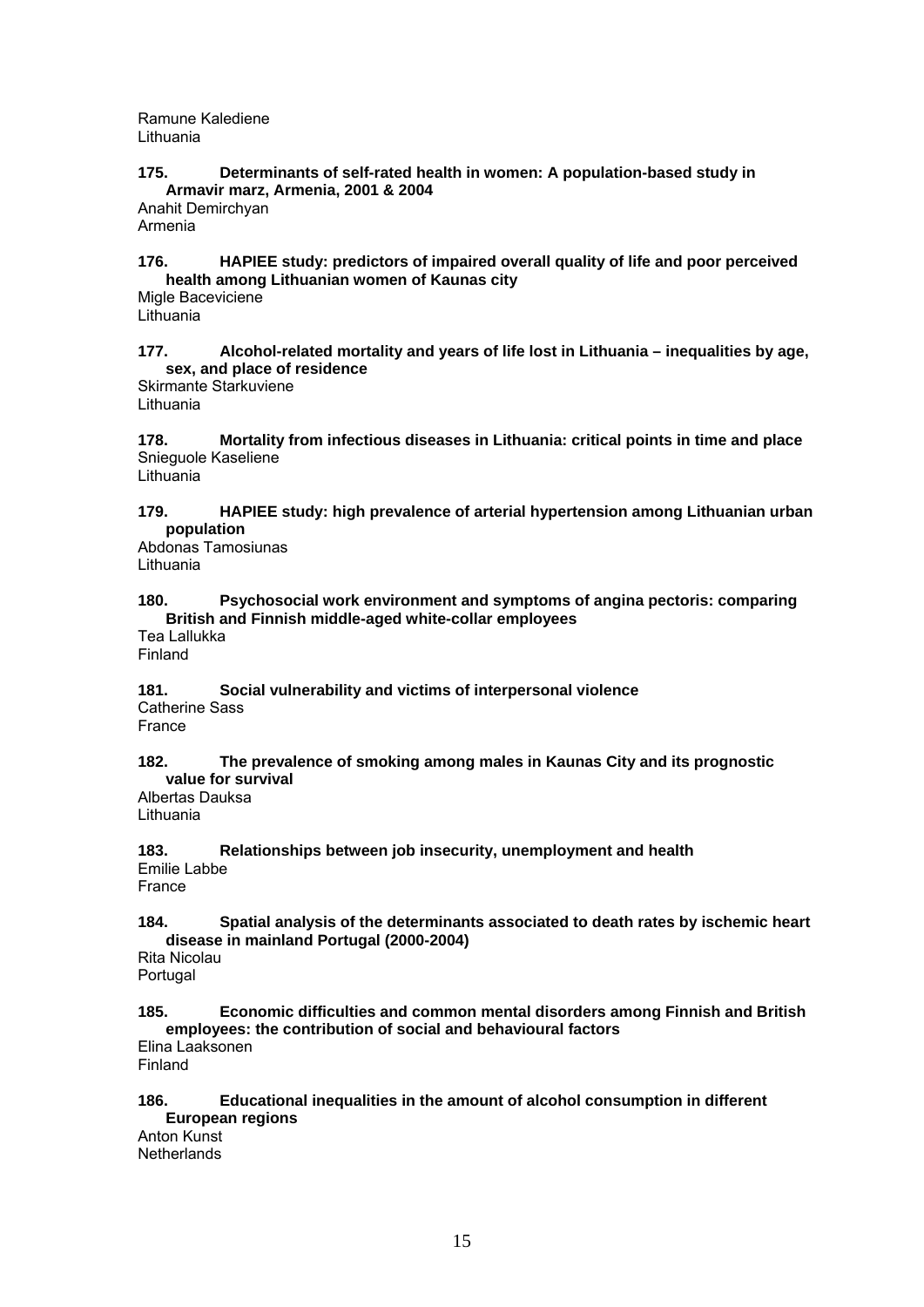## **187. The impact of sleep complaints on sickness absence**  Ossi Rahkonen

Finland

## **188. Ethnic differences in subjective health and health behaviour among Lithuanian adult population**

Vilma Kriaucioniene Lithuania

#### **189. Physical nicotine dependence among Lithuanian adult smokers**  Jurate Klumbiene Lithuania

## **190. Salutogenetic and pathogenetic factors of equal importance to predict mortality in a Swedish general population**

Ingemar Andersson Sweden

#### **191. Drunk driving in Finland between 1989 and 2007**  Antti Impinen Finland

## **192. Socioeconomic differences in the association between sickness absence and mortality**

Thomas Lund Denmark

#### **193. Seniors dental health between 1999 and 2004 in France**  Emilie Labbe

France

## **194. Conceptual framework of sickness absence and return to work, focusing on both the individual and the contextual level**

Merete Labriola Denmark

## **195. Inequalities in HIV: findings from enhanced surveillance of HIV/AIDS in the North West of England**

Leighton Jones United Kingdom

## **196. Effects of the Danish iodine fortification programme on the use of thyroid medication**

Charlotte Cerqueira **Denmark** 

## **197. Death attributable to tobacco smoking in Italy**

Federica Mathis Italy

### **198. Exposure and selection mechanisms in the disability pension process: a comparison of two Swedish groups of disability pensioners**

Sofia Reinholdt Sweden

## **199. Oral health-related quality of life in Czech population**

Lenka Hodacova Czech Republic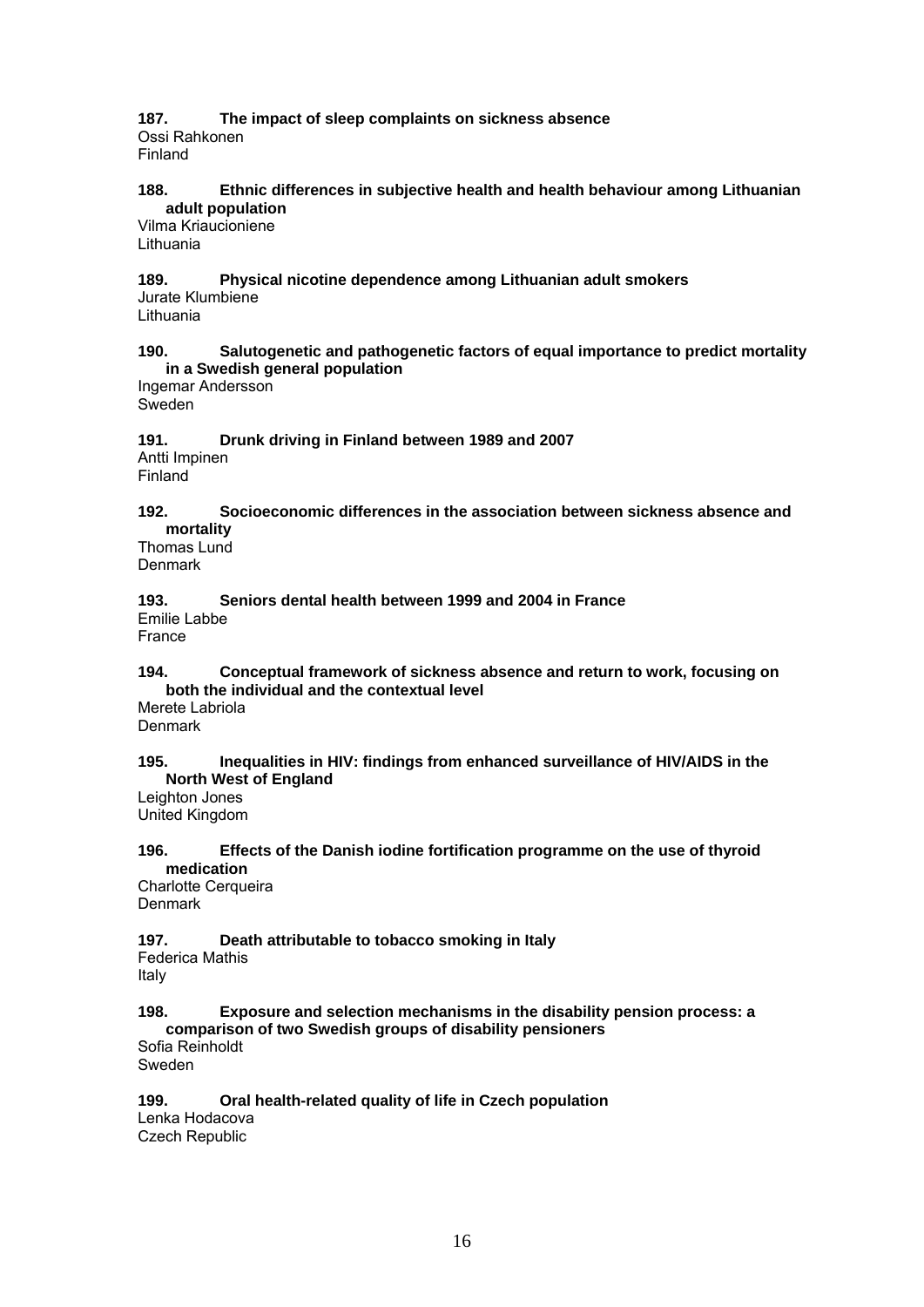**200. The EUPHORIC project: outcome indicators collection in Europe. Results of the second phase (pilot)** 

Valerio Manno Italy

**201. A web based system for dynamic access to health data and indicators**  Marco Dalmasso Italy

**202. The effects of wealth and income on self-rated health**  Akseli Aittomäki Finland

**203. The Association Between Oral Health And Income Inequality, According To Income Levels, In Brazil 2003** 

Roger Keller Celeste Sweden

**204. Mortality risk in relation to select dimensions of psychological health in a population sample of elderly residents in Kraków** 

Piotr Brzyski Poland

**205. Patterns of alcohol consumption in the elderly: trends (1998-2006) in France**  Bienvenu Bongue France

**206. Sexual Behaviour of Undergraduate Students from Timis County, Romania**  Sorin Ursoniu Romania

**207. Smoking and risk of stroke mortality in Lithuanian urban male population**  Kristina Jureniene Lithuania

**208. Shift-Work and Insomnia in a Portuguese sample of policemen**  Odete Amaral

**Portugal** 

**209. Risk Factors for Low Birth Weight in Gabrovo Regional Hospital, Bulgaria (2005-2006)** 

Gena Grancharova Bulgaria

**210. Lumbar supports for secondary prevention of low-back pain in exposed workers: a systematic review** 

Simone Chiado' Piat Italy

**211. Measuring the dimensions of social exclusion in public health research**  Deborah Baker United Kingdom

**212. Evaluating the use of respondent driven sampling among sex workers and injecting drug users in Tallinn, Estonia**  Anneli Uusküla

Estonia

**213. Influence of smoking on oral health**  Jindra Smejkalova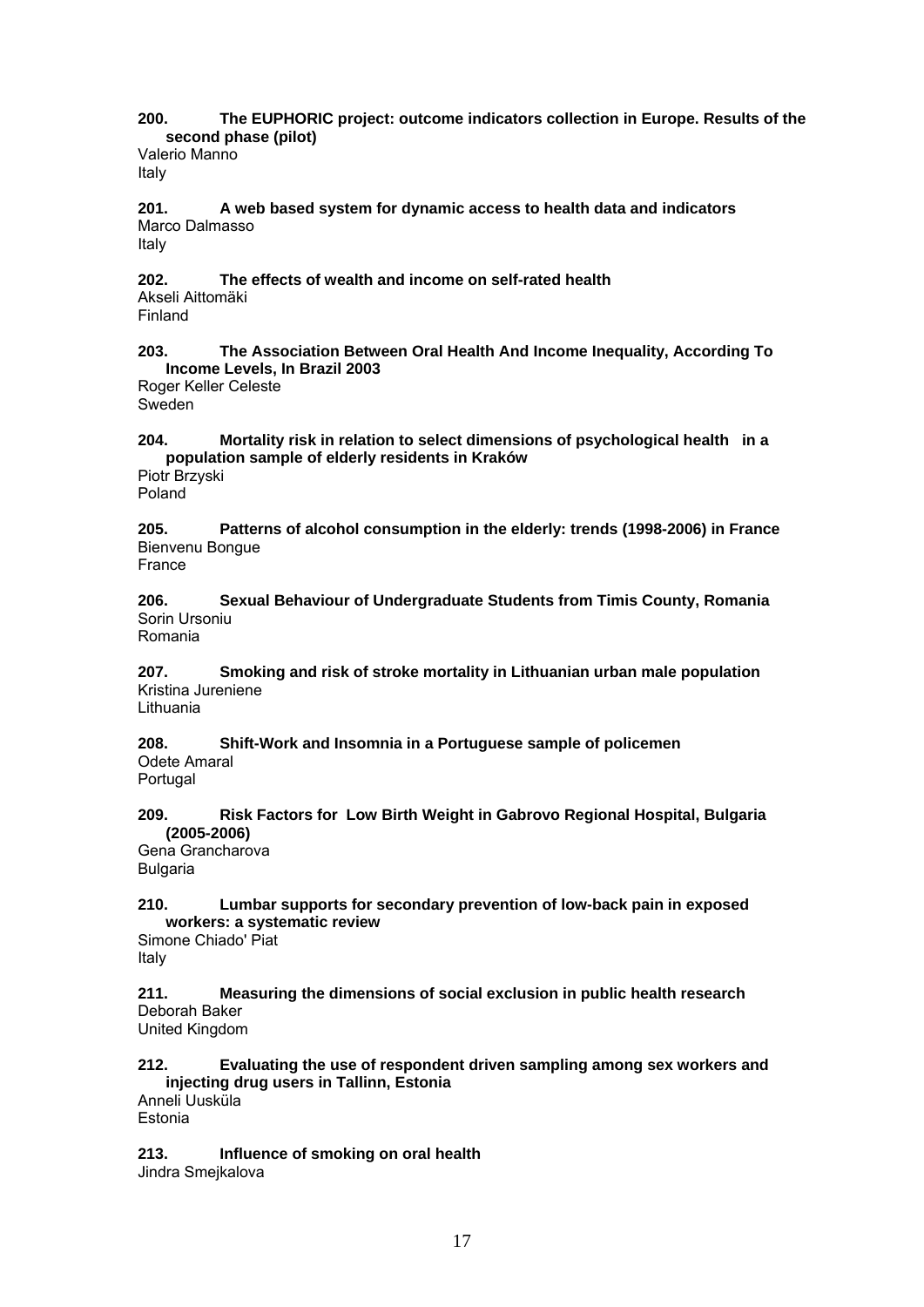Czech Republic

### **214. The variation in the distribution of physical activity between municipalities in Denmark**

Charlotte Glümer Denmark

#### **215. Prevalence of Helicobacter pylori infection in a Portuguese urban sample (1999- 2003)**

Bárbara Peleteiro Portugal

**216. Risk factors for domestic violence against pregnant women**  Isabel Pereira Portugal

## **PUBLIC HEALTH GENOMICS**

**217. To what extent is CVD riskfactors associated with childhood and adulthood socioeconomic position? The Swedish 1969 conscription cohort**  Tomas Hemmingsson Sweden

## **PUBLIC HEALTH PRACTICE AND POLICY**

**218. National quality programme Improving prevention; Collaboration in achieving high quality prevention: ten reasons for succes**  Ellen Vermeulen **Netherlands** 

**219. Knowledge transfer for Health Impact Assessment: a case study in transport**  Hilary Thomson United Kingdom

**220. Proposal for improving the effectiveness of HFE genetic test prescription**  Zuleika Saz-Parkinson Spain

**221. A policy to support the medical innovation strategies in hospitals in France**  Gregoire Jeanblanc France

**222. Nanobiotechnology as a legal challenge to health innovation**  Sara Vera Jardim Portugal

**223. Formal and informal care among elderly in Italy: a cross-sectional study**  Alessandra Battisti Italy

**224. Social inequalities in smoking habits across 38 municipalities in the Capital Region of Denmark** 

Helle Hilding-Nørkjær **Denmark** 

**225. Public Health doctors in Italian prevention departments: a proposal for future Public Health (2007)**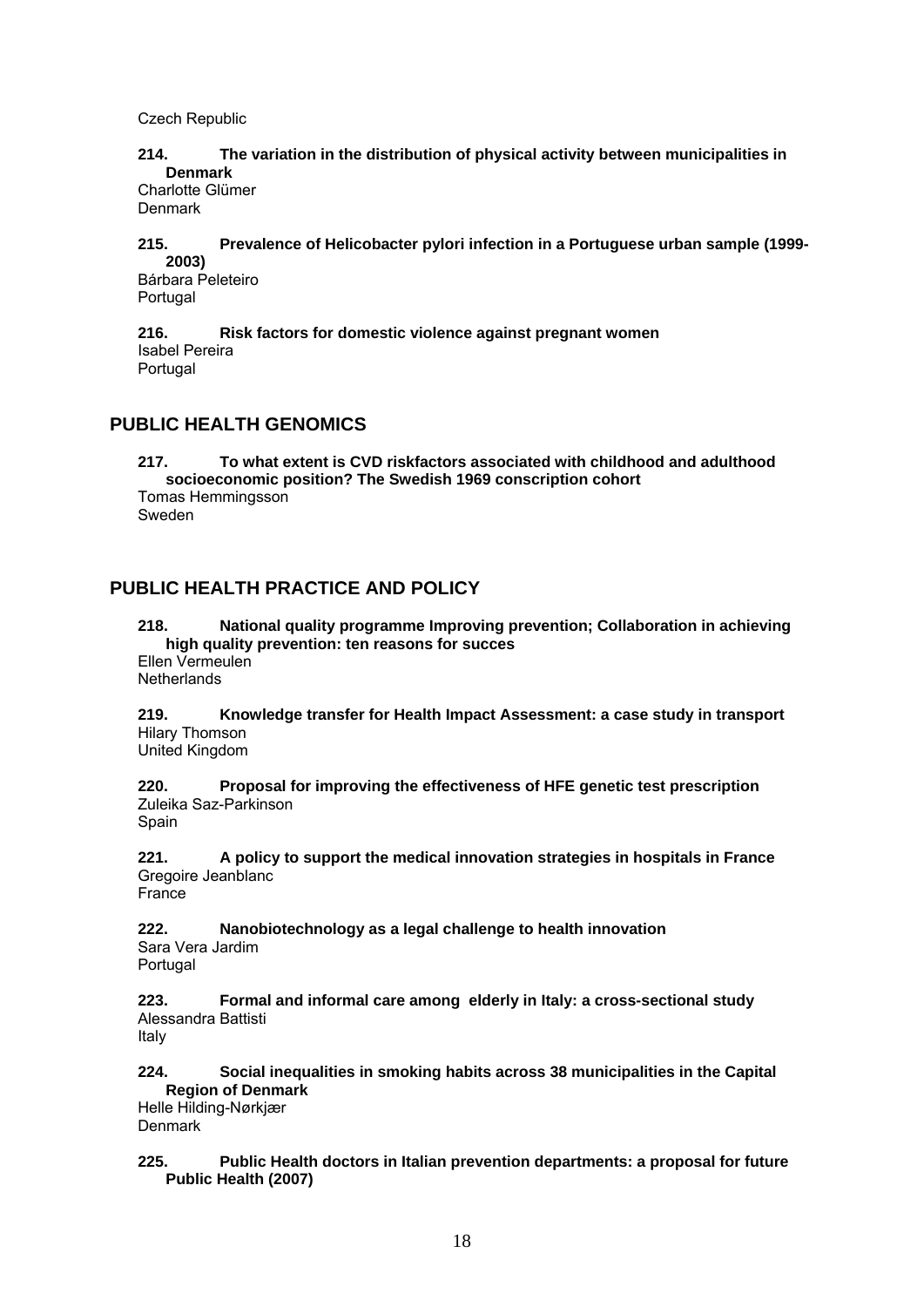Silvio Brusaferro Italy

**226. Towards the vaccination process accreditation in an Italian regional health service** 

Silvio Brusaferro Italy

### **227. European public health advocacy at the regional level: the North West of England Health Brussels Office**

Chris White Belgium

### **228. A qualitative risk analysis model to understand decision-making in obesity prevention**

Cécile Knai United Kingdom

### **229. Application Of The Neuman And The Omaha Systems Models In Providing Continuity Of Care**

Melek Coşan Yılmaz **Turkey** 

## **230. The role of health examination surveys in determining priorities for diabetes and CVD prevention: experience from Krakow, Poland**

Magdalena Szurkowska Poland

## **231. The promotion of (e) health literacy in the in the national strategy 'eHealth' Switzerland**

Therese Stutz Steiger Switzerland

### **232. The small areas analysis in health planning. The Catalan Health Plan 2010 as an example**

Vicente Martínez Beneyto Spain

**233. Health Profiles: promoting health advocacy and health literacy**  Manuela Mendonça Felício Portugal

#### **234. Development of an Urban Health Section in EUPHA**  Arpana Verma United Kingdom

## **PUBLIC MENTAL HEALTH**

**235. Negotiating difference and belonging in families from mixed racial, ethnic and faith backgrounds in Britain: Implications for mental health**  Shuby Puthussery United Kingdom

## **236. Sense of Coherence in Caregivers of the Severely mentally ill – Pathways for Mental Health Promotion**

Manuel Gonçalves Pereira Portugal

## **237. Cultural dynamics in sexual and reproductive health of immigrant women**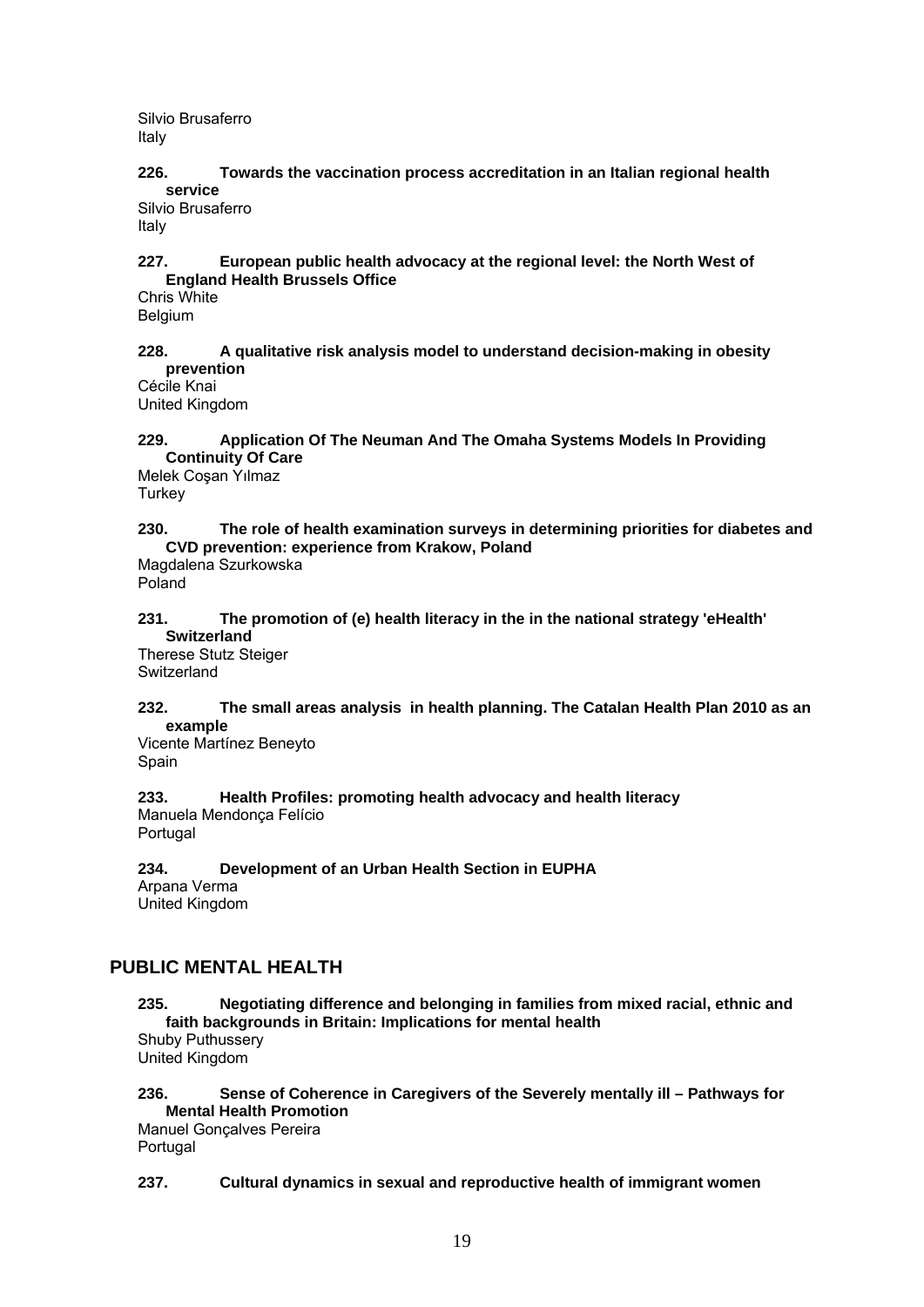Sonia Dias Portugal

### **238. The prevalence of the diagnosis of depression in data of health insurances: does it reflect epidemiologic reality?**

Anke Bramesfeld Germany

#### **239. The prevalence of deliberate self harm among 15-17 year old Lithuanian adolescents**

Agne Laskyte Lithuania

#### **240. How Lithuanian adolescents tend to explain the reasons of deliberate self harm?**

Nida Zemaitiene Lithuania

**241. Urban Stress, Health and Quality of Life in the Lisbon Metropolitan Area (2004)**  Sandra Aguiar

Portugal

**242. Mental health of medical students in Hungary**  Éva Bíró

Hungary

**243. Misclassification and the use of register based indicators for depression**  Karsten Thielen

**Denmark** 

#### **244. Factors Affecting Discrimination Toward Mental Illness**  Sangjun Moon

South Korea

#### **245. What connects poverty and psychological distress? County level analysis in croatia**

Ognjen Brborovic **Croatia** 

#### **246. The mental health state among the children of the different orphanages in Georgia**

Nino Naneishvili Georgia

**247. Risk factors for depression in a community sample of Portuguese adolescents**  Nélio Veiga Portugal

## **SOCIAL SECURITY AND HEALTH**

**248. The impact of common health problems: a bio-psychosocial approach**  Rhiannon Buck United Kingdom

#### **249. The prevalence of work-related stress, and its association to self perceived health and sick leave, in a cohort of employed Swedish women, in 2004 - 2005**  Kristina Holmgren Sweden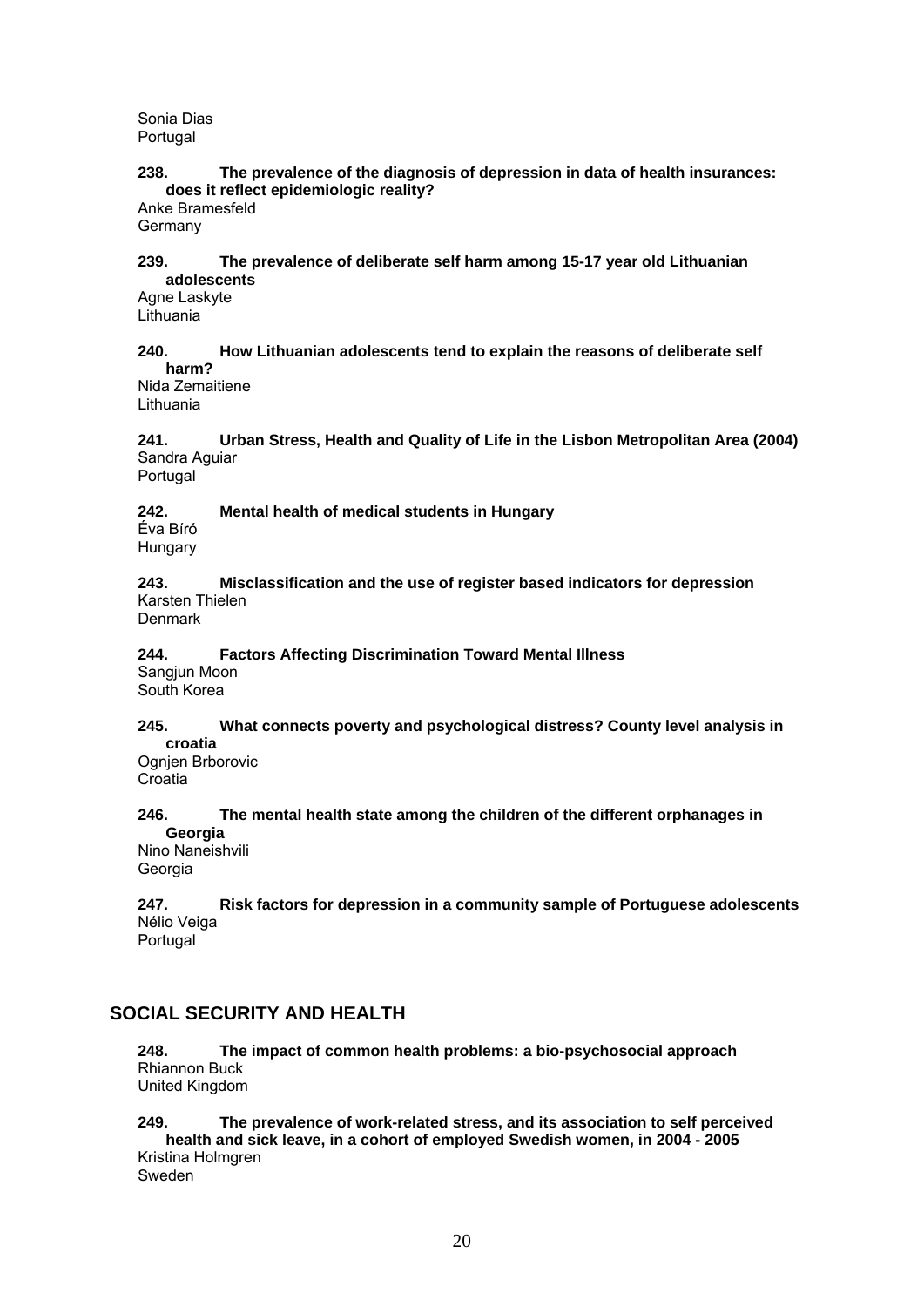## **250. Sickness presence is an important warning signal. A Swedish questionnaire study**

Göran Ejlertsson Sweden

#### **251. New instruments for the assessment of motivational determinants of return to work after sickness absence**

Angelique De Rijk **Netherlands** 

### **252. Variation and clustering of health and deprivation by small area in Helsinki in 1998-2006**

Sakari Karvonen Finland

**253. Telephone use, social networks and health status. A national survey on the elderly in Italy** 

Maria Avolio Italy

**254. Long-term sickness absence: Gender divide is not explained by occupation, income, mental distress or health** 

Lisbeth Smeby Norway

### **255. Workplace violence and its association with self-rated general health: a study among 9000 public employees in Sweden**

Marjan Vaez Sweden

#### **256. Occupational Exposure to Formaldehyde and Genotoxic Risk**  Carina Ladeira Portugal

**257. Electrocardiographic Alterations** 

Andreia Isidoro **Portugal** 

### **258. Electrocardiographic and Ecocardiographic characteristics in Body Training System instructors**

Andreia Colaço Portugal

## **TRAINING AND EDUCATION**

#### **259. Public Health Medicine education and training in the Netherlands**  Marc Soethout **Netherlands**

**260. Student conference as a social innovation in teaching public health**  Hannele Ylilehto Finland

### **261. Healthy Winter at Workplace: Measures of respiratory hygiene and social distancing: a case study**

A Uva Portugal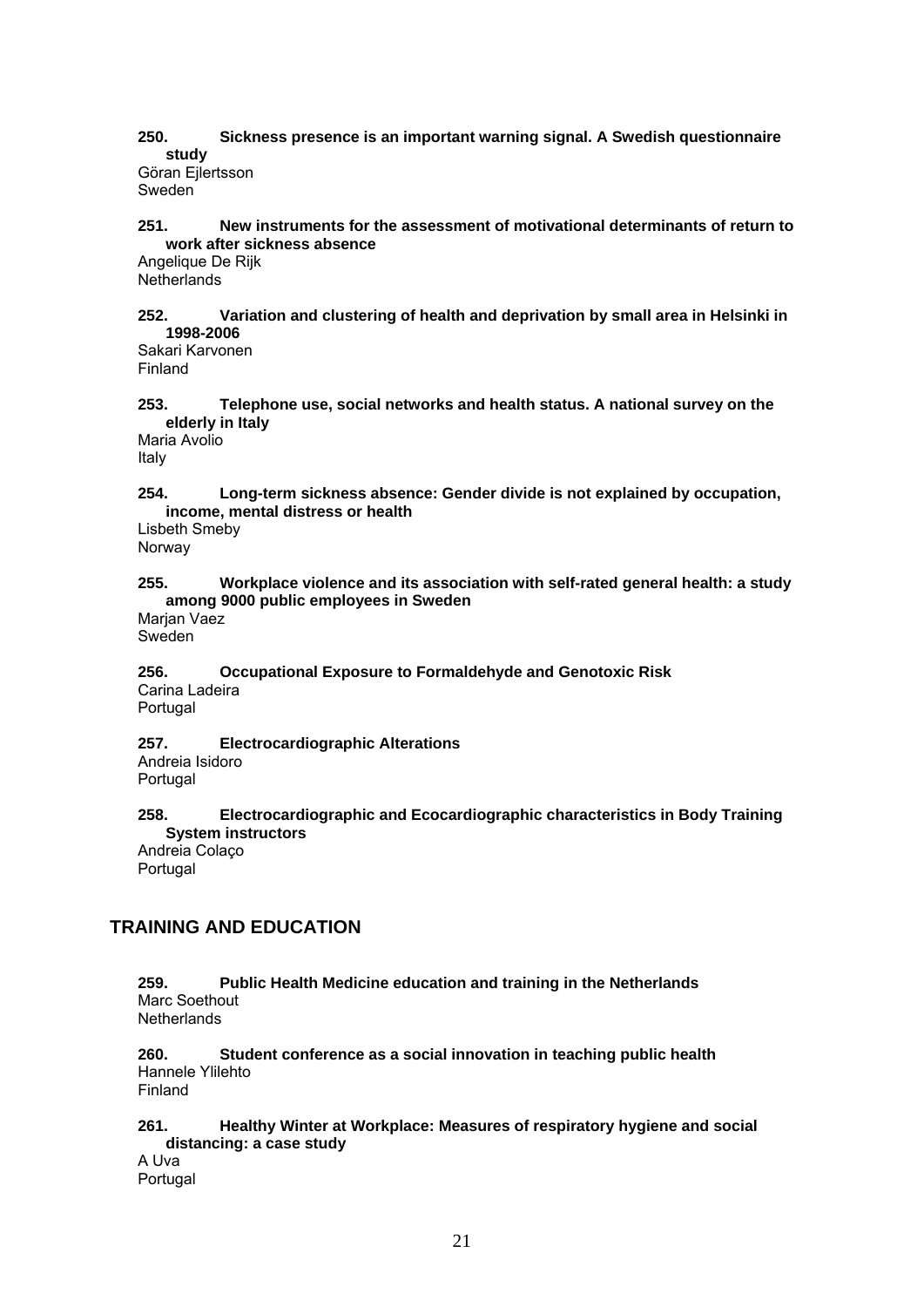**262.** 

**Information network on good practice in health care for migrants and minorities in Europe.Wiki technology as a tool for developing a health information source.**  Barbara Niedzwiedzka

Poland

**263. Information literacy as an important component of health literacy**  Barbara Niedzwiedzka Poland

**264. Multimethod evaluation of the gender health policy framed in the Women´s Health Plan of the autonomous community of Cantabria, Spain. 2008**  Angeles Cabria

**Spain** 

**265. Differences in self reported morbidity by educational level: a comparison between the 1998/99 and 2005/06 Portuguese Health Survey Results**  F Martins

Portugal

**266. Salt consumption risk evaluation in a public school for food production**  Cláudia Alexandra Colaço Lourenço Viegas Portugal

### **267. Comparing the priorities in oral health with the existing evidence in the Cochrane Library**

Mona Nasser **Germany** 

**268. Medical care of patients with chronic hepatitis B infections in Germany: high proportion of first generation migrants!** 

Tanja Marschall **Germany** 

## **UTILISATION OF MEDICINES**

**269. Medication consumption in a sample of university Portuguese students**  Marina Brás Portugal

**270. Comparison of outpatient utilization of psychopharmaceuticals between Zagreb and Scandinavian countries (2001-2006)** 

Josip Čulig Croatia

**271. Outpatient utilization of nonsteroidal anti-inflammatory antirheumatic drugs (NSAID) in Croatia (2001-2005)** 

Zvonimir Šostar Croatia

**272. Online pharmacies: innovation or threat to health?**  Umberto Gelatti Italy

**273. Drug information service for patients**  Uta Heinrich-Gräfe **Germany**